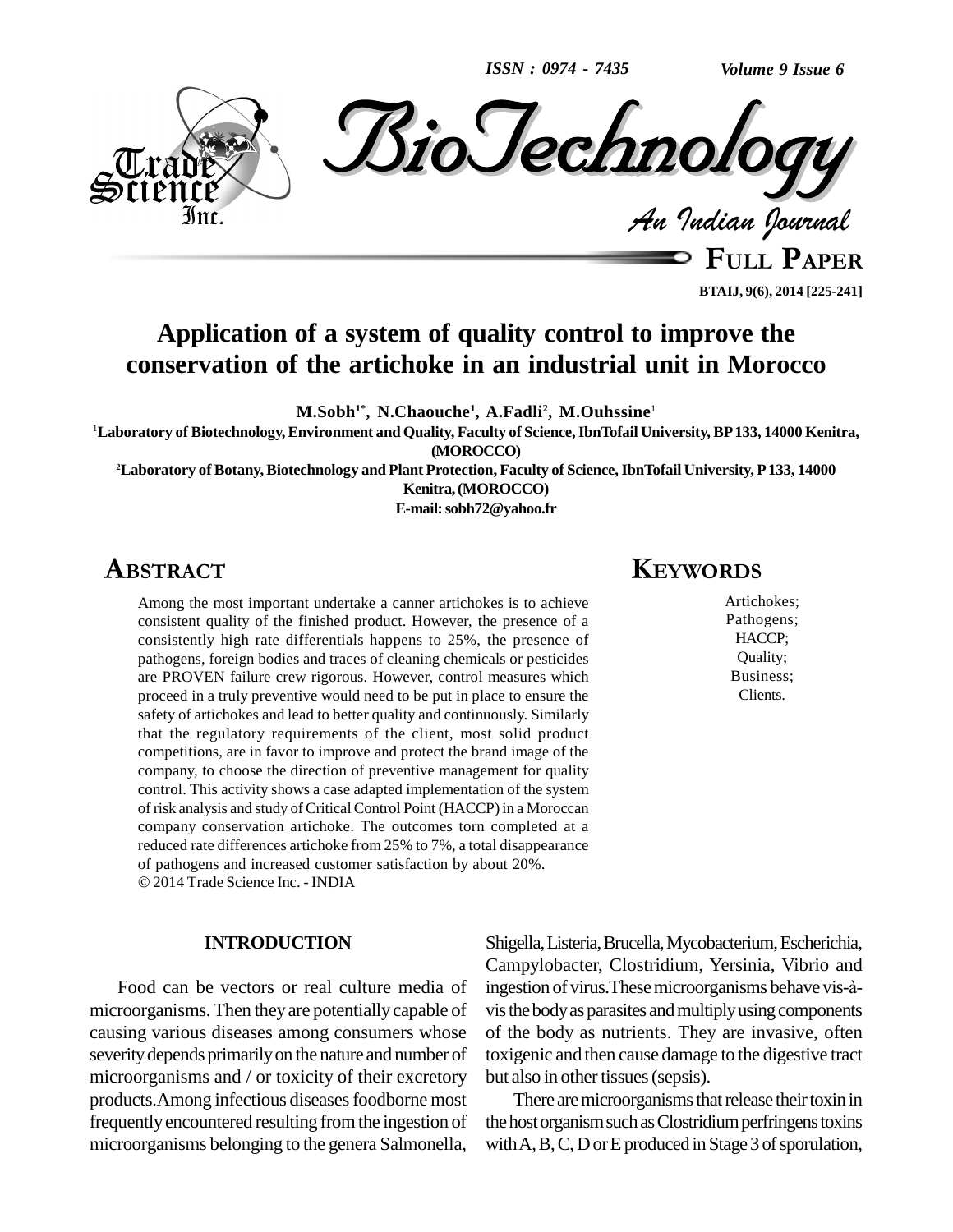### **PAPER**  $\subset$

Shigella, enterotoxigenic Escherichia coli with two types of toxins (heat stable and thermolabile), Vibrio parahaemolyticus, endotoxin Salmonella, Shigella, etc... These toxins are usually enteric tropism and are neurotoxic **[1]**.

During the 80s, several health crises have appeared in medical fields (contaminated blood), food (BSE, dioxins...)food risk analysis **[2]**.

Bovine Spongiform Encephalopathy (BSE) is causing a health crisis in the 1990s and early 2000s. It is due to the incorporation of animal meal in the diet of ruminants<sup>[3]</sup>. Accidental contamination of the food chain import<br>most severe ever known in Belgium in recent years der Un<br>most to a period between 19 and 26 January 1999, had a gr most severe ever known in Belgium in recent years der  $\neg$  back to a period between 19 and 26 January 1999, it is the so-called "crisis dioxin. " The origin of this contamination, the introduction of a lot of fat recycling contaminated in the production chain of food for livestock **[4]**.

Two other major accidents had also hit the headlines and livestock<sup>[4]</sup>. Two other major accidents had also hit the headlines and the in the 1970s in Asia: the pre  $\neg$  Mier in Japan in 1969 investigently (Yusho), the second in Taiwan in 1979 (Yu-Cheng). In both cases, accidental contamination of rice oil by foodbased fluids used PCBs as heat exchangers<sup>[4]</sup>. It is<br>Campylobacter is the second leading cause of infections control t<br>ori <sup>→</sup> gin food in France and in most developed coun <sup>→</sup> and has Campylobacter is the second leading cause of infections oped **[5]**.

Strains of enterohaemorrhagic Escherichia coli emerged in 1982 with the serotype O157: H7. Commensal gut flora of cattle, these bacteria can contaminate foods of animal or vegetable origin. The TIAC often resulting from the consumption of of A contaminate foods of animal or vegetable origin. The foother TIAC often resulting from the consumption of of Agri<br>hamburgers insuffi – cient cooked chicken meat and Th products made from raw milk<sup>[5]</sup>. Infections with E. coli Mi verotoxin (VTEC) are increasing in theAnglo-Saxon countries and Italy.These strains are responsible for a verotoxin (VTEC) are increasing in the Anglo-Saxon guidelincountries and Italy. These strains are responsible for a generic significant proportion  $\neg$  formidable HUS occur in Codex children lessthan five years **[6]**.

BioTechnologyBioTechnologyanimalreservoir and isresponsible forlargewaterborne in North America, affecting nearly 1500 people and prevent Cyclospora cayetanensis is a protozoan sporulated parasite of the small intestine in humans without known anemia (18).In 1996, he caused an epidemic released linked to the formation of con raspberries imported from Guatemala<sup>[7]</sup>. Trichinella spp (including T. spiralis) is a tests c nematode that infects several species of mammals. Transmission occurs by ingestion of parasitized muscle

*Indian Journal*

tissue.The resurgence of human disease since 1975 in France and Western Europe is mainly due to the consumption of horse meat imported from North America, Mexico, and Central Europe. In 25 years, 7 outbreaks were reported in France and 6 in Italy, representing more than 2900 cases, each horse carcass was consumed rawor undercooked byseveral hundred people **[8]**.

Noroviruses are responsible for the vast majority of non-bacterial gastroenteritis in developed countries. In Sweden, an outbreak linked to the consumption of imported raspberries has been described **[9]**.

United States, several outbreaks of hepatitis A have had a great impact in their scope. That of 1997, affecting schools in five states, was due to the consumption of frozen strawberries imported from Mexico **[10]**. Prevention is based on respect for international regulations by the 149 member countries of the WTO and the fight against illegal imports, a systematic investigation of outbreaks of foodborne illness and the collective implementation of HACCP controls following **[11]**.

It is successfully applied to the United States to control the quality and safety of low-acid canned foods, and has been adopted by many food companies in Europe and the United States.Agencies of regulation are more likely to recognize the usefulness of this tool and its principles have been incorporated into the legal obligations of both the EU (in the general rules of hygiene

foodstuffs(93/43/EEC) and the Federal Ministry ofAgriculture ofthe United States(CPR-123) **[12,13]**.

The National Advisory Committee on Microbiological Criteria for Foodstuffs has issued guidelines for the application of HACCP plans including generic and decision treesin 1992 (Figure 1), and the CodexAlimentariusCommission adopted the system its twentieth session in 1993. HACCP systems can be integrated into other systems of quality assurance such asthe ISO 9000 series.

HACCP has become synonymous with food safety. It is recognized around the world as a systematic and preventive control of biological, chemical and physical anticipation and prevention rather than inspection and tests on the finished product. Our job is to carry out an internal audit for a company of artichoke, which is to establish a diagnosis according to the requirements of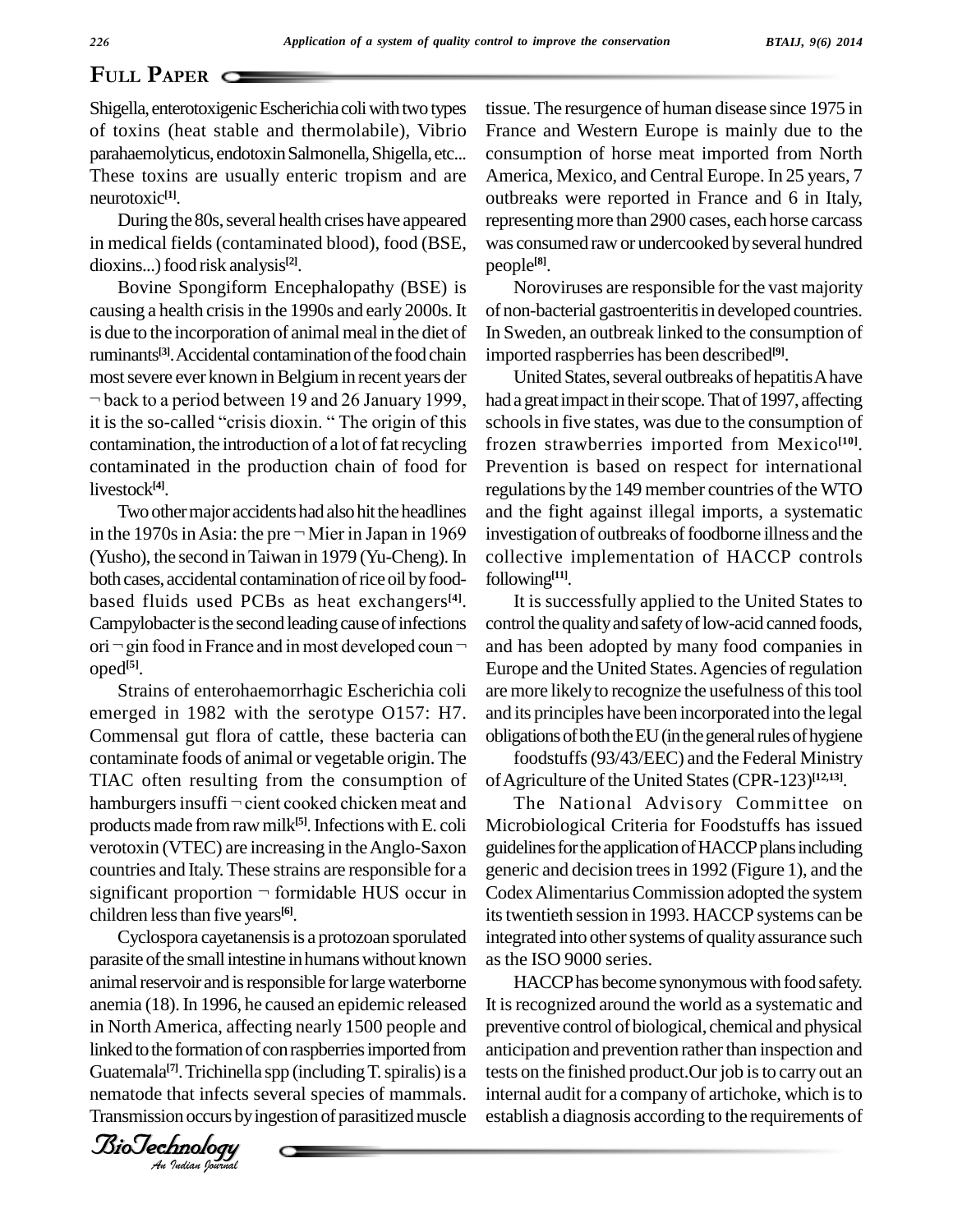

HACCP and the implementation of an action plan to cleaning and disinfection procedures and training must end all non conformities encountered

established an efficient and propermanner.

### **MATERIALSAND METHODS**

The approach is to apply the HACCP requirements on the production line keeps bags 1 and 5 kilograms of artichokes in a business in the city of Kenitra. The HACCP, so that it is operating and cost, must be performed on a set of scientific principles accumulated below**[11]**.

However, programs that promote safety and This step requires: environmental operating conditions require processing checks so that the HACCP system is acting<sup>[14,15]</sup>.

### **Prior** programs

Was performed internal audits to assess the degree of HACCP requirements vis-à-vis the premises, facilities<br>and equipment utensils personnel transportation fight This phase requires: and equipment, utensils, personnel, transportation, fight against pests, withdrawal. To answer these questions, a checklist based on the prerequisite program requirements has been established.And iscomposed of 126 questionsincluding 58 specific premises, 18 for transport and storage, 11 materials, 17 staff, 10 for sanitation and the fight against vermin and 8 withdrawals.

Premises for the packaging of the food product must be constructed in a manner to comply with the GMP is to say respecting the advance to avoid any kind of contamination, and to comply with BPH, a training plan,

### **Implementation of HACCP.**

HACCP principles consists of 7 according to Directive Codex Alimentarius (1997), however, its implementation requires the correct application of 12 steps including seven principles<sup>[11]</sup>.

### **which are**

### **Step 1: Constitution of the HACCP team**<br>
This step requires:

- Management Commitment
- Appointment of <sup>a</sup> HACCP coordinator
- Establishment of a multidisciplinary team.  $\bullet$

### **Step 2: Product Description** This phase requires:

with specific requirements.- Descriptions of the<br>finished product, product description with the Description of materials used in the manufacture of the finished product: ingredients, raw materials, water, packaging,... specifications for products finished product: product description with the expected characteristics of the finished product.

### *An***Step 3: Description of the intended use of the product**

This task requires:

Identification of the consumer and the population

*Indian Journal*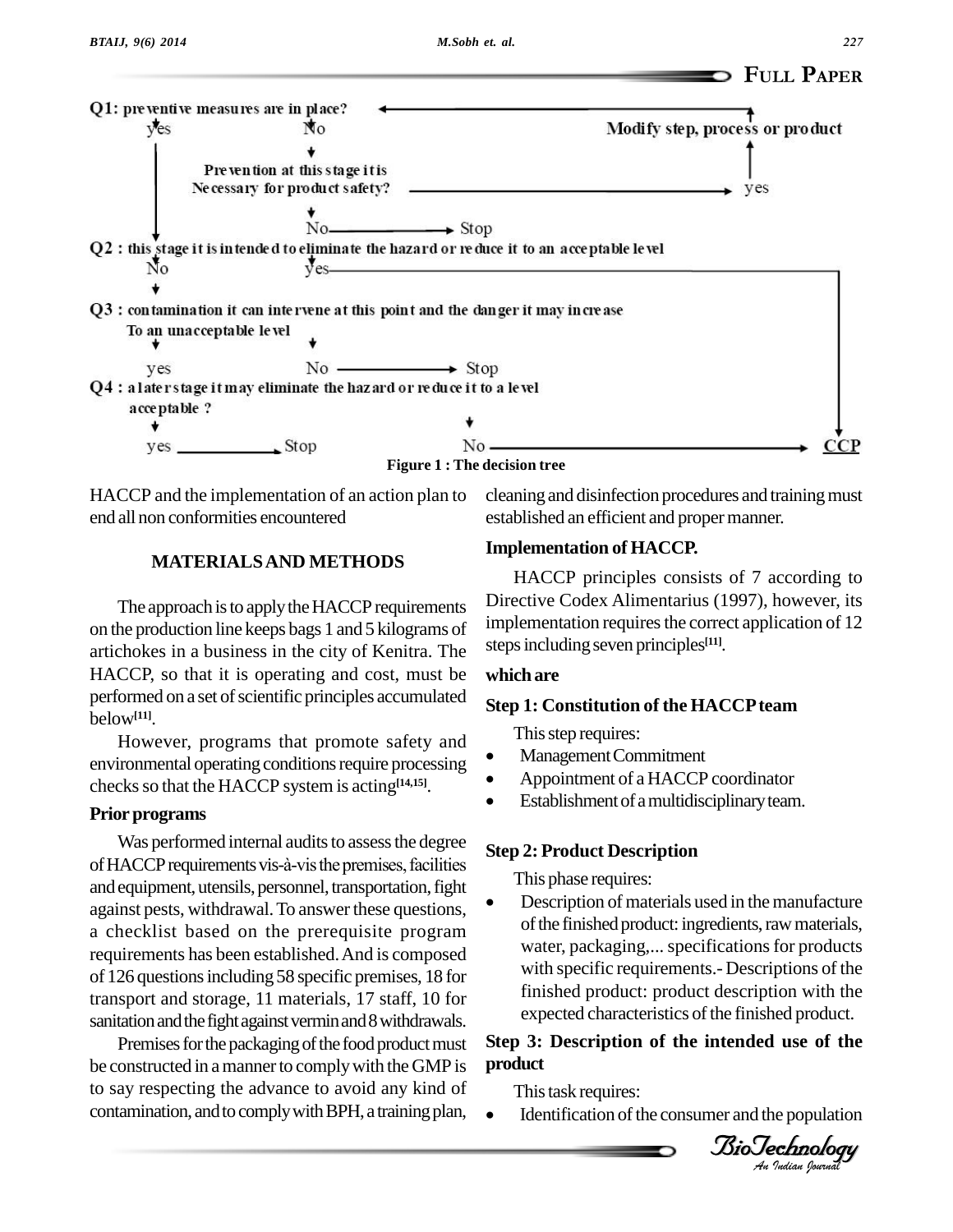# <sup>228</sup><sup>Ap</sup>

atrisk

- at risk<br>• Use of the product by the consumer • Use of the product by the Duration of Use
- 
- Duration of Use<br>• Storage Temperature
- Specific conditions of transport.

### **Step 4:Construct a diagramprocessflow diagram.**

It summarizes the main steps of the manufacturing process (from receipt of raw materials to shipment of finished product) The diagram should be accompanied by a diagram illustrating the movement of materials, ingredients, packaging.... This diagramshould help to identify all areas of potential cross-contamination in the facility (locker rooms, restrooms, cafeterias). (Figure 2)

### **Step 5: Checking / on-site confirmation of flow diagram.**

Study HACCP This phase is based on the seven principles of HACCP. It determines the critical control points(CCPs)

### **Step 6: Listing of hazards(Principle 1)**

The hazard analysis step is used to enumerate all the hazards that may reasonably be expected at each stage of the process flow diagram: reception, production, processing, storage, distribution and final consumption.

Once the hazard is identified, an analysis is performed to estimate the corresponding risk that expressesthe health of man or animal. Only hazards with an intolerable risk to be present are subjected to step 7 (Principle 2) **[16-18]**.

### **a/ list of potential hazards**

This is the first time in a list all the dangers that can arise during the product life phases(see flow diagram)

### **Groups** of hazards to consider are

 $GMOs...$ ) Chemical chemicals are likelyto come into contact with the product (cleaning residues, antibiotics, allergens,

Physical are all foreign bodies may contaminate the product (bone, metal, wood, cardboard, glass, plastic...)

Microbiological and biological one hand are the types of living beings can be the source of contamination and other micro-organisms and toxins that can contaminate and / or grow in the commodities and / or

finished product (pathogens, indicator organisms hygiene, possibility of survival of toxins produced by microorganisms)For each hazard, we define an origin. Hazards can be classified according to five sources: personnel, equipment, environment, raw materials, process. To find this you can use the original method 5 M (Materials, Materials, Environment, Labour, Method)

### **b/ risk analysis**

The risk is a function of the probability of an adverse effect on health and the severity of the effect resulting from one or more hazards in food. A qualitative assessment(therefore gravity) and possiblyquantitative (probability of occurrence, frequency) of hazards shall be conducted to assess the degree of risk. From these data, prioritization of hazards can be achieved.

Control measures are actions, activities, materials or factors necessary to eliminate hazards or reduce their occurrence to an acceptable level.

#### **The measures are defined from:**

- The causes identified and their evaluation.
- Means and company resources (material, technical, human)

Control measures must be formalized in the form of procedures or instructions.

### **Step 7: Determination of CCPusing the decision tree (Principle 2)**

CCP or a critical point is a point, step or procedure, or the loss of control and creates an unacceptable risk that requires mastery points for the control to ensure the safety of the food **[19,20]**. We must remember that a CCP is a global operation that, in case of loss of control, no operation will compensate the deviation that occurred and resulting unacceptable risk.

The use of decision tree proposed by the Codex Alimentarius is a tool for the determination of PCB<sup>[20]</sup>. Among all the dangers listed in the previous step.

### **Step 8: Establish critical limits(Principle 3)**

Critical limits set the boundaries of acceptability. They can be numerical values, sensory parameters or achievements. They are integrated into the procedure and work instructions HACCP plan **[21]**.

### **Step 9:Establish monitoring procedures(Principle 4)**

*Indian Journal*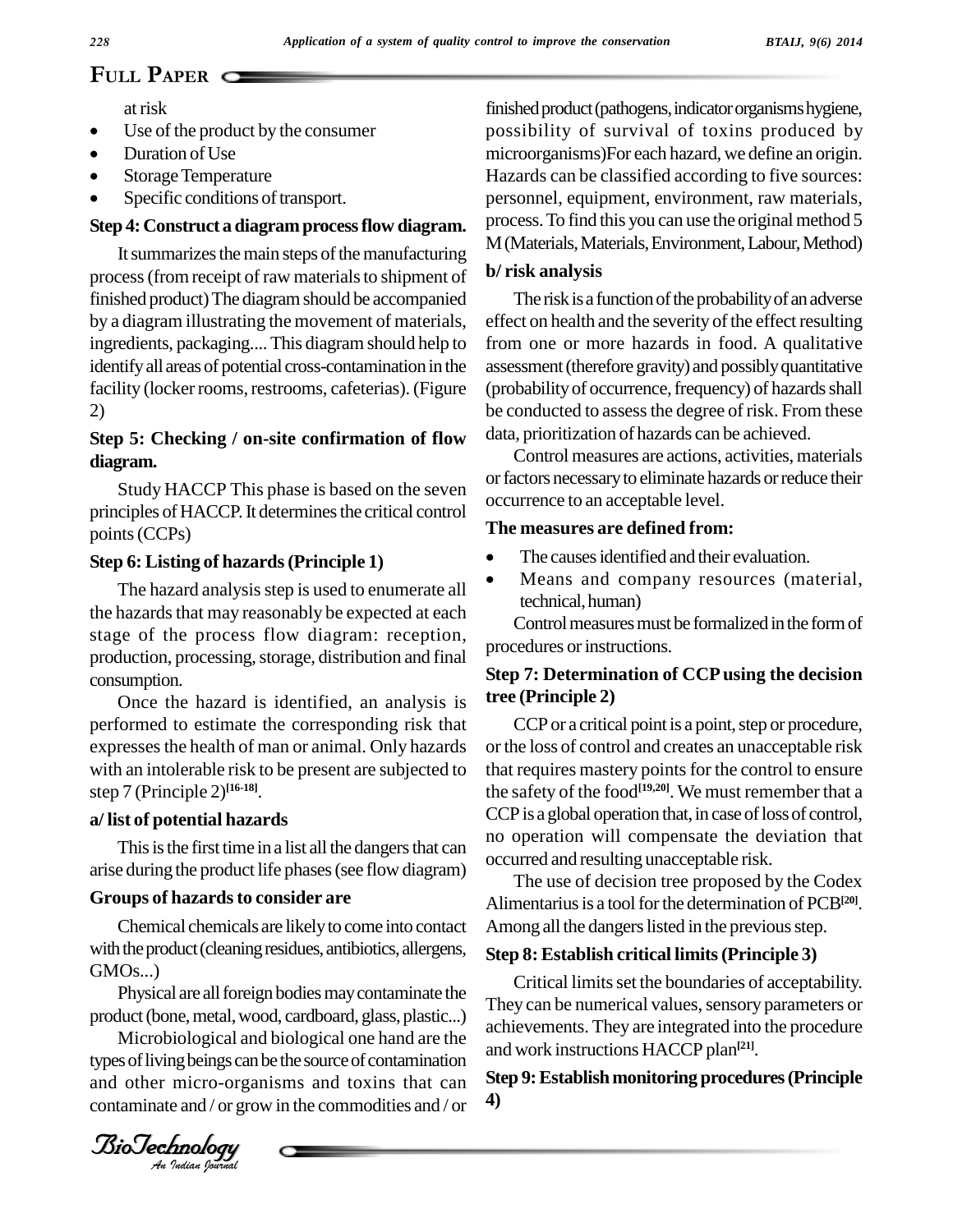

### **Figure 2 : Diagram canning artichokespacked in plastic bagc/ institution of control measures** The procedure;

This step is to measure or observe critical limits at  $a \bullet$  The procedure; CCP. The measurements are recorded surveillance activities to demonstrate control of the CCP. The monitoring procedures must be able to detect loss of control.

For every action monitoring through a procedure  $\bullet$  T<br>must be specified if necessary: There

The method used for monitoring;

- 
- The responsibilities for implementation and interpretation of results; interpretation of results;<br>The frequency of observation;
- The frequency of observ<br>• The sampling plan;
- 
- The methods of recording the results.

### • The methods of recording the resure<br>**There** are **two types** of **monitoring** :

 $\bullet$ Continuous monitoring which keeps record of the

*Indian Journal*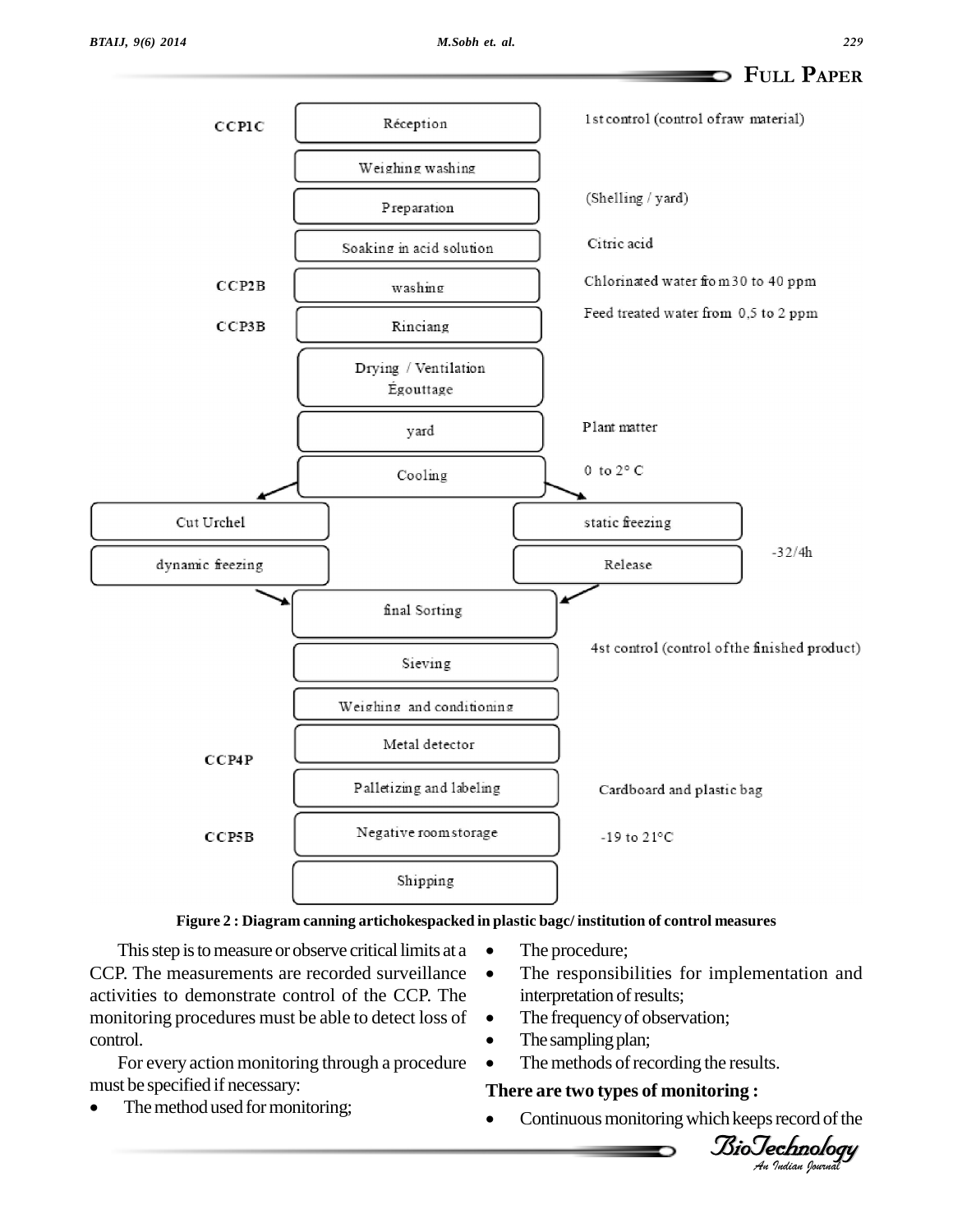### **PAPER** C

monitoring and act in real time,

- especiallyduringinitiation of corrective actions,
- Monitoring discontinuous demand answers quickly accessible yes or no (checklist) at a defined frequency,

### **Step 10: Establish corrective actions(principle 5)**

Corrective actions must be developed for each CCP in order to make immediate correction when monitoring indicates a deviation from an established critical limit<sup>[22]</sup>. These measures should ensure that the CCP has been brought under control and predict what will happen to the product in question: the destruction, decommissioning, editing, identification and traceability. Corrective action must be accessible

### **Step 11: Establish verification procedures (Principle 6)**

This step is to verify the effectiveness of the system but also its effective implementation.We may use the methods, procedures and tests, verification and audit, including sampling and analysis ofrandom samples to determine if the system is working properly.

### **Step 12:Preparation of documentation system (Principle 7)**

The documentation system should include two types of document:

- The HACCP manual which includes all documents defined in the enumeration of the different stages: process flow diagram, list of hazards, definition of responsibilities...
- Records.

### **RESULTS AND DISCUSSION**

Our mission isto ensure the safety of artichokes preserved. Our diagnosis (TABLE 1) based on the requirements of the BRC v5, showing the findings and motivations of responsible, we helped raise different non-conformances at the company, and are related to the standard system for each phase of the handling and processing of the product.

**TABLE 1 : diagnosis according to the requirements of the BRC v5 globalstandard Date: 22/02/2010**

|                | <b>Findings of the responsible</b>                                                                                                                                                                                                                                                                                                                    |                       |                                                                                                                               |
|----------------|-------------------------------------------------------------------------------------------------------------------------------------------------------------------------------------------------------------------------------------------------------------------------------------------------------------------------------------------------------|-----------------------|-------------------------------------------------------------------------------------------------------------------------------|
| $BRCn^{\circ}$ | Requierent                                                                                                                                                                                                                                                                                                                                            | Finding               | <b>Responsible Motivation</b>                                                                                                 |
|                | 2 PLAN FOR CONTROL OF FOOD SAFETY - HACCP                                                                                                                                                                                                                                                                                                             |                       |                                                                                                                               |
| 2.0            | The management plan for food safety should be based<br>on a HACCP system must be systematic, complete,<br>comprehensive, fully implemented and maintained.<br>The Codex Alimentarius HACCP principles must be<br>used and must be referred to the legislation, good<br>practice guides or guidelines relevant.                                        | Not.<br>Conform       | The Company has not established a<br>system based on HACCP principles<br>7 Codex Alimentarius HACCP.                          |
|                | 2.1 The HACCP team - Codex Alimentarius Step 1                                                                                                                                                                                                                                                                                                        |                       |                                                                                                                               |
| 2.1.1          | The HACCP plan shall be developed and managed by a<br>multidisciplinary team of food safety including quality<br>managers / Maintenance, Production, Engineering and<br>other relevant functions. The team members must have<br>specific knowledge of HACCP and relevant knowledge<br>of products, processes and hazards.                             | <b>Not</b><br>Conform | members of the team do not have<br>specific knowledge of HACCP,<br>products, processes and hazards.                           |
| 2.1.2          | The HACCP team must have a designated<br>and<br>qualified must demonstrate its competence<br>and<br>experience of HACCP.                                                                                                                                                                                                                              |                       | HACCP team does not have a<br>designated official and qualified<br>must demonstrate its competence<br>and experience of HACCP |
| 2.1.3          | Records shall be maintained to demonstrate that the<br>HACCP team has the required knowledge and<br>understanding of HACCP. In the event that the<br>company does not have adequate internal expertise,<br>external expertise may be sought, but the day-to-day<br>system management of food safety must remain the<br>responsibility of the company. | Not.<br>Conform       | records are not kept                                                                                                          |

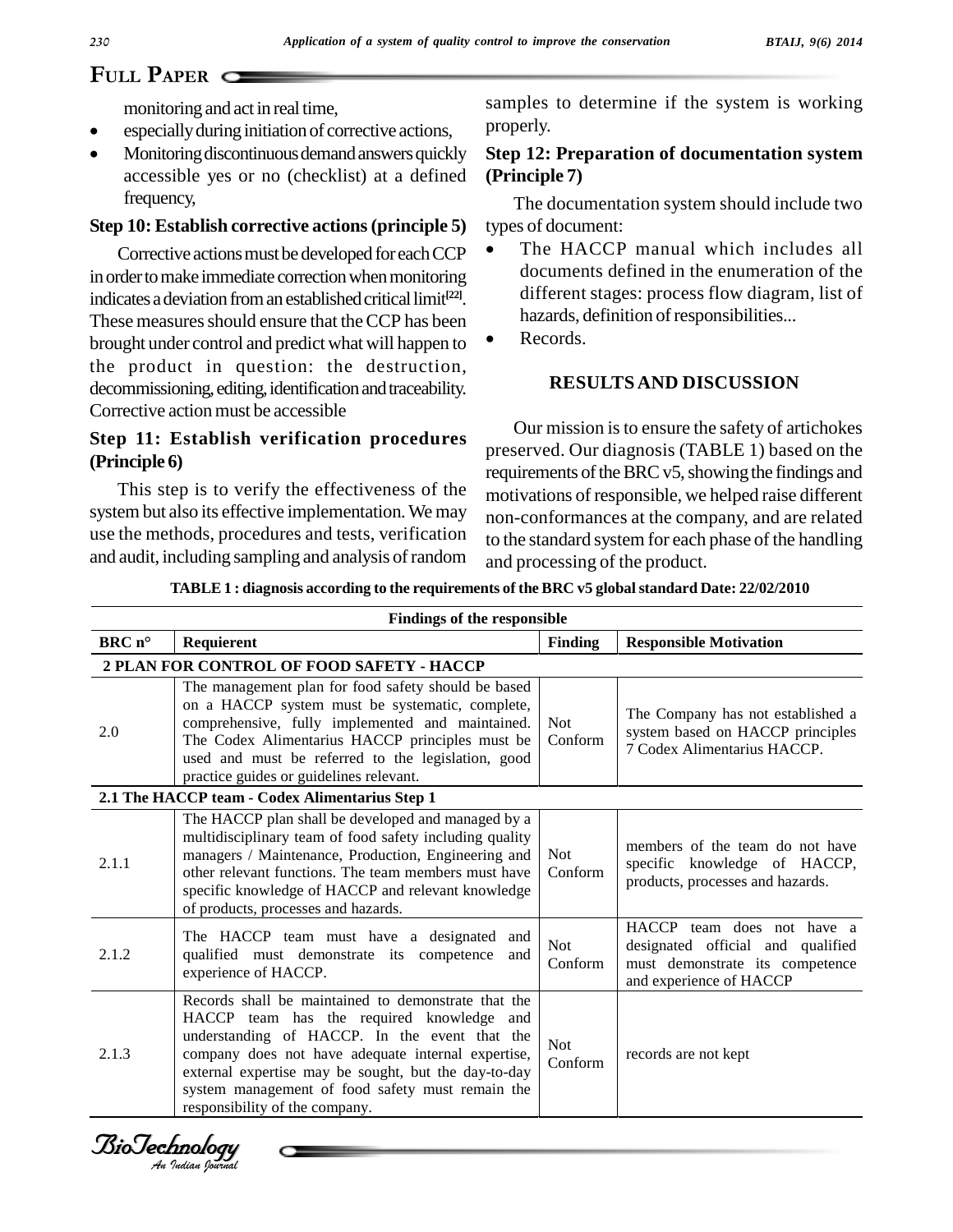|        |                                                                                                                                                                                                                                                                                                                                                                                                                                                                                                                                                                                                                                                                                                                                                            |                       | <b>SEPTIER</b> FULL PAPER                                                                                                                       |  |
|--------|------------------------------------------------------------------------------------------------------------------------------------------------------------------------------------------------------------------------------------------------------------------------------------------------------------------------------------------------------------------------------------------------------------------------------------------------------------------------------------------------------------------------------------------------------------------------------------------------------------------------------------------------------------------------------------------------------------------------------------------------------------|-----------------------|-------------------------------------------------------------------------------------------------------------------------------------------------|--|
| BRC n° | Requierent                                                                                                                                                                                                                                                                                                                                                                                                                                                                                                                                                                                                                                                                                                                                                 | <b>Finding</b>        | <b>Responsible Motivation</b>                                                                                                                   |  |
| 2.1.4  | The management of the company must demonstrate its<br>commitment and support to demonstrate the HACCP<br>team.                                                                                                                                                                                                                                                                                                                                                                                                                                                                                                                                                                                                                                             | Conform               | HACCP team does not have the<br>commitment of top management                                                                                    |  |
|        | 2.2 Describe the product - Codex Alimentarius Step 2                                                                                                                                                                                                                                                                                                                                                                                                                                                                                                                                                                                                                                                                                                       |                       |                                                                                                                                                 |  |
| 2.2.1  | The HACCP team must define the products and / or<br>processes included in the scope of the HACCP plan.                                                                                                                                                                                                                                                                                                                                                                                                                                                                                                                                                                                                                                                     | <b>Not</b><br>Conform | The frozen artichokes s description<br>is not detailed                                                                                          |  |
| 2.2.2  | All relevant information necessary to conduct a hazard<br>analysis must be collected, preserved, documented and<br>updated. The company must ensure that the HACCP<br>plan is based on comprehensive information sources,<br>which are referenced and available on request, which<br>may include the following (non-exhaustive list): -recent<br>scientific<br>literature,-known<br>historical<br>dangers<br>associated with specific products -Good Practice<br>Guides relevant; Guidelines recognized,<br>- Regulating Health Products in recipient countries; -<br>Customer Requirements.                                                                                                                                                               | <b>Not</b><br>Conform | sources bibliographqiues underlying<br>risk analysis are not documented                                                                         |  |
| 2.2.3  | A full description of the products must be made,<br>including all relevant information concerning the safety<br>of food. For indication, it may include the following<br>(non-exhaustive list): _ composition (eg raw materials,<br>ingredients, recipe) _ origin of ingredients _ physical<br>and chemical characteristics have an impact on food<br>safety (eg pH, aw) _ and treatment process (eg heat<br>treatment, freezing, salting) _ method of packaging (eg<br>modified atmosphere vacuum) _ conditions of storage<br>and distribution (eg chilled, ambient temperature); _<br>life target under conditions of storage and use; _<br>instructions (eg storage, preparation) _ taking into<br>account a possible misuse (eg storage, preparation). | <b>Not</b><br>Conform | description, product specification is<br>not complete, and not available for<br>all products                                                    |  |
|        | 2.3 Identify Expected Use - Codex Alimentarius Step 3                                                                                                                                                                                                                                                                                                                                                                                                                                                                                                                                                                                                                                                                                                      |                       |                                                                                                                                                 |  |
| 2.3.1  | The intended use of the product by the customer must<br>be described by defining the target consumer groups,<br>including the suitability of the product for sensitive<br>population groups (eg children, elderly, people with<br>allergies).                                                                                                                                                                                                                                                                                                                                                                                                                                                                                                              | <b>Not</b><br>Conform | The intended use of the product is<br>not described                                                                                             |  |
|        | 2.4 Build a Manufacturing Diagram - Codex Alimentarius Step 4                                                                                                                                                                                                                                                                                                                                                                                                                                                                                                                                                                                                                                                                                              |                       |                                                                                                                                                 |  |
| 2.4.1  | A flow diagram should be made to cover each product,<br>product category under HACCP, from the selection of<br>raw materials, through processing, the following (non-<br>exhaustive list): plan- premises and equipment layout,<br>including raw materials, the introduction of fluids and<br>other materials in contact (example;-sequence and<br>interaction of all steps of the process;-outsourced<br>processes<br>and<br>subcontracted<br>activities;-process<br>parameters; time potential expectations in the process;-<br>reprocessing and recycling, separation of areas of low /<br>high risk areas and clean / dirty-finished products,<br>intermediate / semi-finished products, by-products and<br>waste.                                     | <b>Not</b><br>Conform | The flow diagram does not describe<br>all the steps of the process and<br>product groups. (a new step is added<br>to the manufacturing process) |  |
|        | 2.5 Verify Manufacturing Diagram - Codex Alimentarius Step 5                                                                                                                                                                                                                                                                                                                                                                                                                                                                                                                                                                                                                                                                                               |                       |                                                                                                                                                 |  |
| 2.5.1  | The HACCP team must verify the accuracy of the<br>charts by making on-site audit and testing in the most<br>adverse conditions. The daily and seasonal variations<br>must be taken into account and evaluated. Records<br>charts making statements must be kept                                                                                                                                                                                                                                                                                                                                                                                                                                                                                            | <b>Not</b><br>Conform | The diagram is not checked (new<br>process step)                                                                                                |  |
|        |                                                                                                                                                                                                                                                                                                                                                                                                                                                                                                                                                                                                                                                                                                                                                            |                       |                                                                                                                                                 |  |

*Indian Journal*

D

\_\_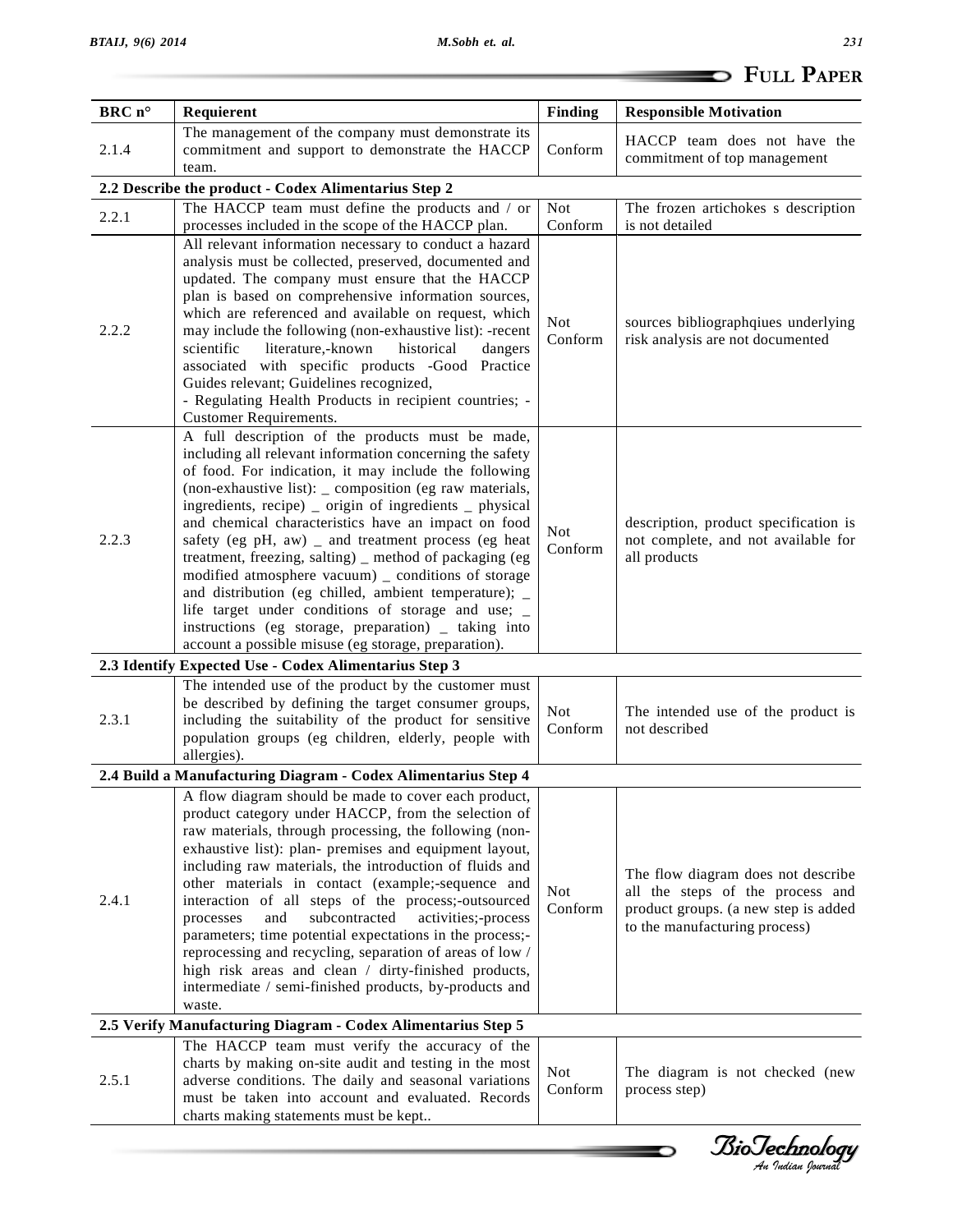### *BTAIJ, 9(6) 2014*

# **<sup>P</sup>APER**

| BRC n° | Requierent                                                                                       | <b>Finding</b>        | <b>Responsible Motivation</b>          |
|--------|--------------------------------------------------------------------------------------------------|-----------------------|----------------------------------------|
| 1.6    | List all Potential Hazards associated with each step of the process, Conduct and Analysis Define |                       |                                        |
|        | <b>Control Measures Identified</b>                                                               |                       |                                        |
|        | Hazards - Codex Alimentarius Step 6, Principle 1                                                 |                       |                                        |
|        | The HACCP team should confirm the scope of the                                                   |                       |                                        |
|        | HACCP plan to identify and register all potential                                                |                       |                                        |
|        | hazards that may be reasonably expected at each stage                                            |                       |                                        |
|        | in relation to the product, process and facilities, which                                        |                       | The risk allergens has not been        |
| 2.6.1  | can not be controlled by existing prerequisites. This                                            | <b>Not</b>            | taken into account in the HACCP        |
|        | will include hazards in raw materials, those introduced                                          | Conform               | study                                  |
|        | during the process or process steps survivors and risks                                          |                       |                                        |
|        | allergens (see clause 5.2). The steps preceding and                                              |                       |                                        |
|        | following the processing chain must also be taken into<br>account.                               |                       |                                        |
|        | The HACCP team must conduct a hazard analysis to                                                 |                       |                                        |
|        | identify hazards that need to be prevented, eliminated                                           |                       |                                        |
|        | or reduced to acceptable levels. Be taken into                                                   |                       |                                        |
|        | consideration at least the following: _ the likelihood of                                        |                       |                                        |
|        | danger $\angle$ gravity effects on the health of the consumer;                                   |                       |                                        |
|        | - the vulnerability of those who are exposed - the                                               | <b>Not</b>            | HACCP study is not revised (new        |
| 2.6.2  | possibility of survival and multiplication of micro-                                             | Conform               | process step)                          |
|        | organizations risk _ the presence or production of                                               |                       |                                        |
|        | toxins, chemicals or foreign bodies _ the contamination                                          |                       |                                        |
|        | of raw materials / intermediates / semi-finished                                                 |                       |                                        |
|        | products or finished products _ the possibility of fraud /                                       |                       |                                        |
|        | intentional contamination.                                                                       |                       |                                        |
| 2.6.3  | The HACCP team must take into account the control                                                |                       |                                        |
|        | measures necessary to prevent, eliminate or reduce the                                           |                       | justification acceptable levels for    |
|        | risk to acceptable levels. We may consider the                                                   | <b>Not</b>            | finished products is not established e |
|        | implementation of more than one control measure.                                                 | Conform               | no t documented for each hazard.       |
|        | Justification acceptable levels for finished products                                            |                       |                                        |
|        | should be established and documented for each hazard.                                            |                       |                                        |
|        | 2.7 Determine the Critical Control Point (CCP) - Codex Alimentarius Step 7, Principle 2          |                       |                                        |
|        | For each hazard that requires a control, the control                                             |                       |                                        |
|        | points should be reviewed to identify those that are                                             |                       |                                        |
|        | critical. This requires a logical approach and can be                                            |                       |                                        |
|        | facilitated by the use of a decision tree. CCPs must be                                          |                       |                                        |
|        | the control points that are required to prevent, eliminate                                       | <b>Not</b>            | No revised for danges which            |
| 2.7.1  | or reduce to acceptable levels the danger related to                                             | Conform               | requires a mastery                     |
|        | food safety. If a hazard is identified at a step where                                           |                       |                                        |
|        | control is necessary for safety but no control measure                                           |                       |                                        |
|        | exists, the product or process should be modified at that                                        |                       |                                        |
|        | step, or at an earlier stage or later, in order to provide a                                     |                       |                                        |
|        | measure of control.                                                                              |                       |                                        |
|        |                                                                                                  |                       |                                        |
|        | 2.8 Establish limits for each CCP Reviews - Codex Alimentarius Step 8, Principle 3               |                       |                                        |
|        | For each CCP, critical limits must be established                                                |                       |                                        |
|        | appropriate to clearly identify if the process is in or out                                      |                       |                                        |
|        | of control and the level of acceptable risk identified                                           |                       |                                        |
|        | related to food security in the finished product may be                                          |                       |                                        |
|        | exceeded. Critical limits shall be measurable whenever                                           | <b>Not</b><br>Conform |                                        |
|        | possible (eg time, temperature, pH) and the method for                                           |                       | for 5 CCP                              |
|        | their preparation should be clearly documented. The                                              |                       |                                        |
|        | HACCP team must take into account the regulations or                                             |                       |                                        |
| 2.8.1  | best practice guides when establishing critical limits                                           |                       | Ctritques limits have not laid down    |
|        | All critical limits based on subjective data (such as                                            |                       | HACCP study is not revuée (new         |
|        | visual inspection) will be supported by clear guidelines                                         | <b>Not</b>            | process step)                          |
| 2.8.2  | or examples.                                                                                     | Conform               | The limits set are not measurable      |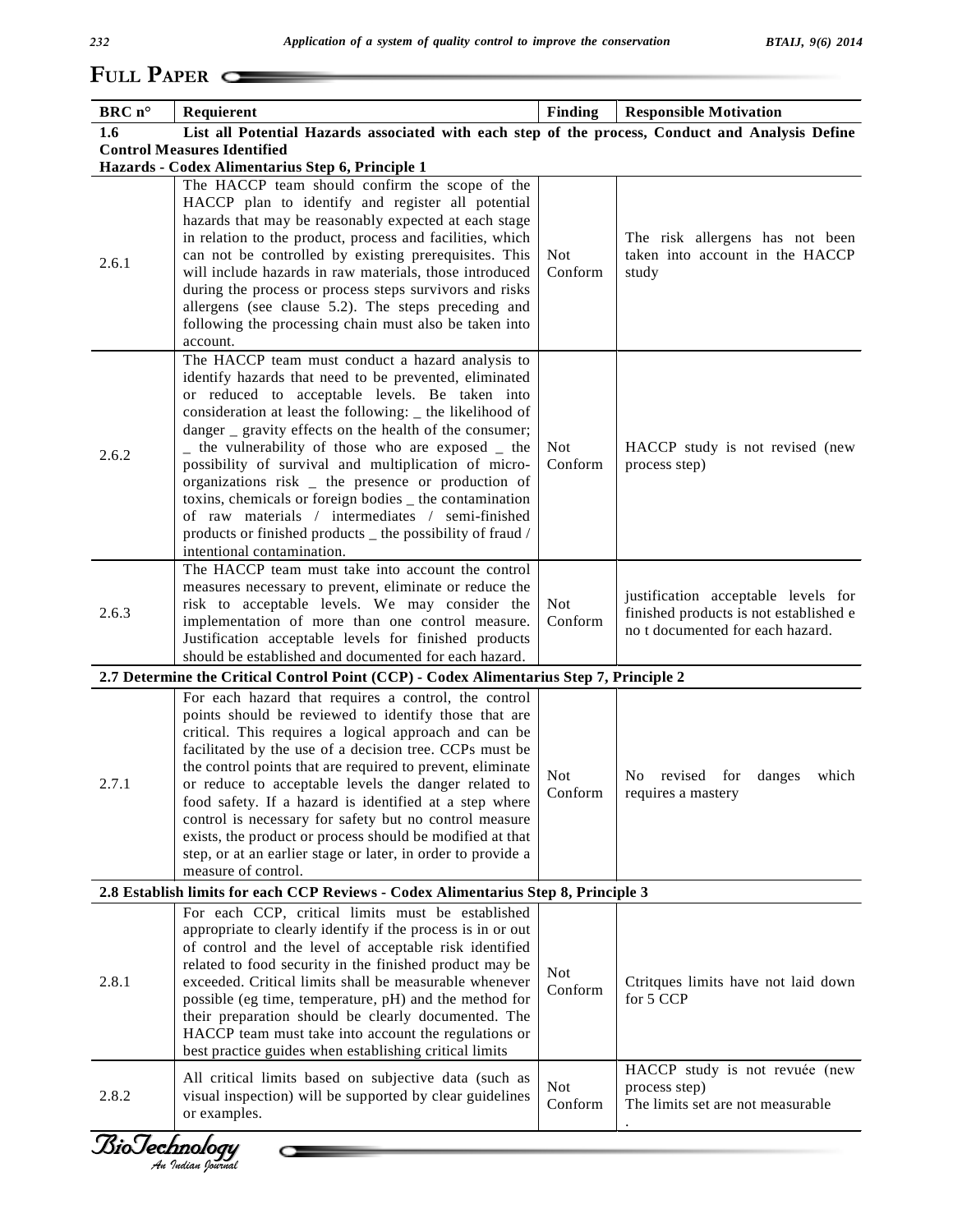|        |                                                                                                                                                                                                                                                                                                                                                                                                                                                                                                                                             |                       | <b>DED</b> FULL PAPER                                                                                                                                                                                                                                                                                                                                                      |  |
|--------|---------------------------------------------------------------------------------------------------------------------------------------------------------------------------------------------------------------------------------------------------------------------------------------------------------------------------------------------------------------------------------------------------------------------------------------------------------------------------------------------------------------------------------------------|-----------------------|----------------------------------------------------------------------------------------------------------------------------------------------------------------------------------------------------------------------------------------------------------------------------------------------------------------------------------------------------------------------------|--|
| BRC n° | Requierent                                                                                                                                                                                                                                                                                                                                                                                                                                                                                                                                  | <b>Finding</b>        | <b>Responsible Motivation</b>                                                                                                                                                                                                                                                                                                                                              |  |
| 2.8.3  | validate each CCP.<br>The HACCP team must<br>Documented evidence must show that the control<br>measures chosen are always able to control the hazard<br>at the level indicated by the critical limit.                                                                                                                                                                                                                                                                                                                                       | <b>Not</b><br>Conform | No HACCP team meetings                                                                                                                                                                                                                                                                                                                                                     |  |
|        | 2.9 Establish a Monitoring System for each CCP - Codex Alimentarius Step 9, Principle 4                                                                                                                                                                                                                                                                                                                                                                                                                                                     |                       |                                                                                                                                                                                                                                                                                                                                                                            |  |
| 2.9.1  | The HACCP team must establish a monitoring system<br>for each CCP to ensure that the critical limits are met.                                                                                                                                                                                                                                                                                                                                                                                                                               | <b>Not</b><br>Conform | HACCP study is not revuée (new<br>process step)Adequate management<br>measures are established for each<br>CCP. But for the monitoring step<br>storage room CCP5B negative: cold<br>rooms are equipped with an alarm<br>control $T \circ C$ , parcontre the<br>objectives and importance alarm is<br>not mentioned in the table the<br>survillence and verification of CCP |  |
| 2.9.2  | Each CCP must be defined under control. The<br>monitoring system must be able to detect loss of<br>control of the CCP and, whenever possible, provide<br>information in time for corrective actions are<br>implemented. For information, you may consider the<br>following (non-exhaustive list): _ line measurements,<br>off-line measurements, _ continuous measurements<br>(eg, temperature recorder) _ when discontinuous<br>measurements are used, the system must ensure that<br>samples are representative of the batch of products. | <b>Not</b><br>Conform | monitoring system is not able to<br>detect loss of control of the CCP                                                                                                                                                                                                                                                                                                      |  |
| 2.9.3  | The records related to monitoring CCPs must be signed<br>by the person responsible for the supervision and<br>verified, if necessary, by an authorized person. The<br>records shall include the dates and results of the<br>measurements.                                                                                                                                                                                                                                                                                                   | Not<br>Conform        | records associated with monitoring<br>CCPs are not signed by the person<br>responsible for monitoring and<br>SONR not verified by an authorized<br>person.                                                                                                                                                                                                                 |  |
|        | 10.2 Establish a Corrective Action Plan - Codex Alimentarius Step 10, Principle 5                                                                                                                                                                                                                                                                                                                                                                                                                                                           |                       |                                                                                                                                                                                                                                                                                                                                                                            |  |
| 2.10.1 | The HACCP team should specify and document<br>corrective actions to be taken when monitoring results<br>show that the critical limits are not met, or when<br>monitoring results indicate a trend towards loss of<br>control. This should include actions to be implemented<br>by designated persons and apply to all products that<br>have been manufactured during the period when the<br>process was out of control.                                                                                                                     | Not<br>Conform        | No designations of persons affected<br>by the measures to be implemented<br>for non-compliance.                                                                                                                                                                                                                                                                            |  |
| 2.10.2 | Documented procedures must be established and<br>maintained for the appropriate treatment of potentially<br>dangerous products to ensure that they will not be<br>released until it has validated that they conform to a<br>release.                                                                                                                                                                                                                                                                                                        | Non<br>Conform        | absence of documented procedures<br>the<br>handling<br>proper<br>for<br>of<br>potentially hazardous                                                                                                                                                                                                                                                                        |  |
|        | 2.11 Establish Verification Procedures - Codex Alimentarius Step 11, Principle 6                                                                                                                                                                                                                                                                                                                                                                                                                                                            |                       |                                                                                                                                                                                                                                                                                                                                                                            |  |
| 2.11.1 | Verification procedures must be established to confirm<br>that the HACCP system is working. Examples of<br>verification activities: _ internal audits _ journal<br>records when exceeded acceptable limits _ reviewing<br>complaints from authorities and clients _ reviewing<br>incidents withdrawals or product recalls.                                                                                                                                                                                                                  | <b>Not</b><br>Conform | Lack of internal audits                                                                                                                                                                                                                                                                                                                                                    |  |
| 2.11.2 | The results of inspections must be recorded and<br>reported to the HACCP team.                                                                                                                                                                                                                                                                                                                                                                                                                                                              | <b>Not</b><br>Conform | Meetings between the HACCP team<br>are not documented                                                                                                                                                                                                                                                                                                                      |  |

*<i>BioTechnology*<br>Au *Indian Journal* 

∍

--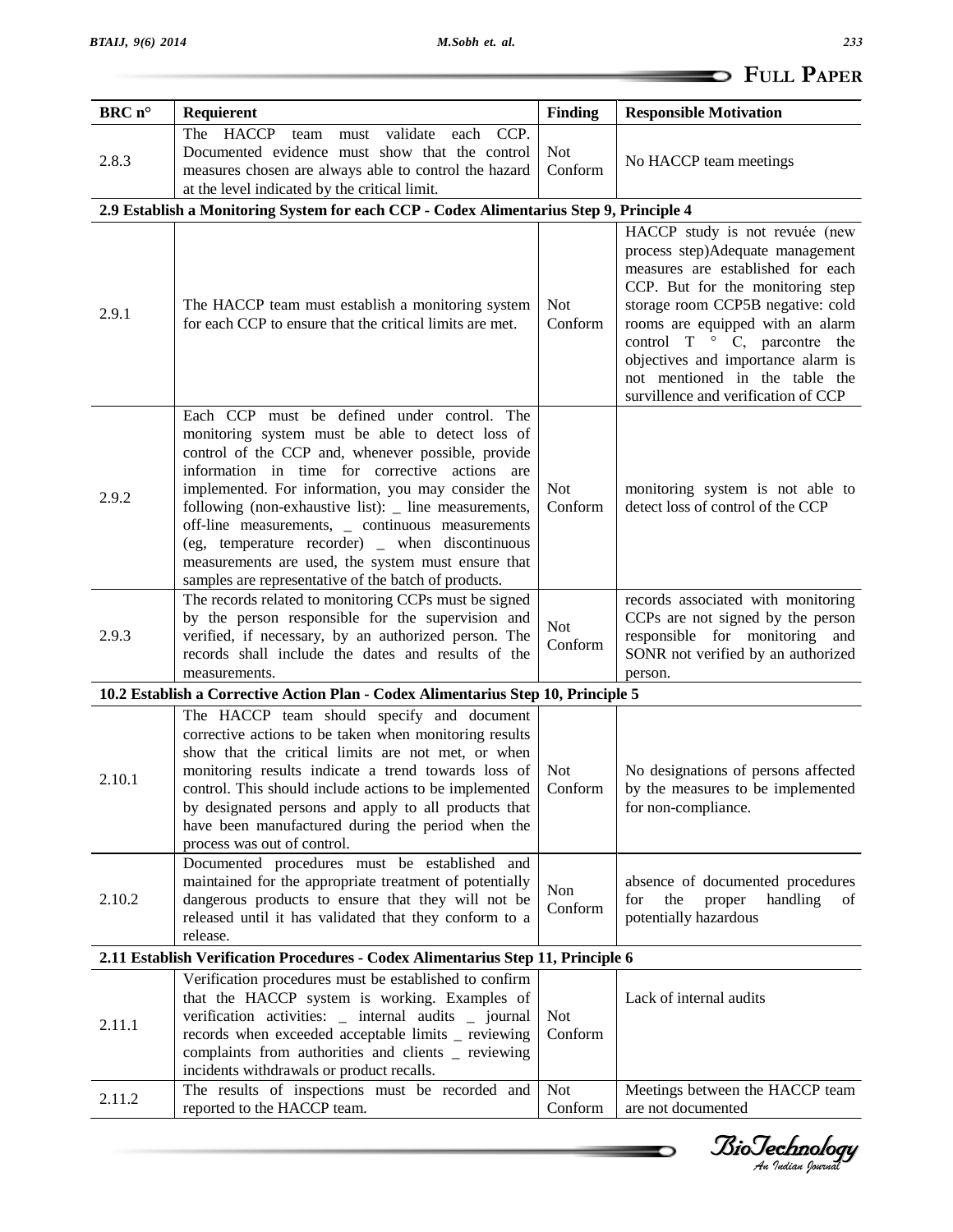| BRC n° |                                                                                                                 |                | <b>Responsible Motivation</b>                                           |  |  |  |
|--------|-----------------------------------------------------------------------------------------------------------------|----------------|-------------------------------------------------------------------------|--|--|--|
|        | Requierent                                                                                                      | <b>Finding</b> |                                                                         |  |  |  |
|        | 2.12 HACCP Documents and Records Retention - Codex Alimentarius Step 12, Principle 7                            |                |                                                                         |  |  |  |
|        | Conservation of documentation and records must be                                                               | <b>Not</b>     | documentation<br>conservation<br>and                                    |  |  |  |
| 2.12.1 | adequate to allow the company to verify that the<br>HACCP controls are in place and maintained.                 | Conform        | records is not appropriate.                                             |  |  |  |
|        | 2.13 Review of the HACCP Plan                                                                                   |                |                                                                         |  |  |  |
|        | The HACCP team must ensure that procedures exist for                                                            |                |                                                                         |  |  |  |
|        | reviewing the HACCP plan before any changes that                                                                |                |                                                                         |  |  |  |
|        | may affect the safety of products. For information, this                                                        |                |                                                                         |  |  |  |
|        | may include the following (non-exhaustive list):                                                                |                |                                                                         |  |  |  |
| 2.13.1 | change a raw material or raw material supplier, change                                                          |                |                                                                         |  |  |  |
|        | an ingredient _/ following a recipe _ conditions change                                                         | <b>Not</b>     | No intergration of the new process                                      |  |  |  |
|        | or transformation equipment; _ changes in packaging,                                                            | Conform        | step in the HACCP plan                                                  |  |  |  |
|        | storage conditions or distribution _ change in personnel                                                        |                |                                                                         |  |  |  |
|        | or changes in responsibilities _ use change by the client                                                       |                |                                                                         |  |  |  |
|        | evolution of scientific information related to<br>ingredients, the process or product. Changes that are         |                |                                                                         |  |  |  |
|        | required following the review should be included in the                                                         |                |                                                                         |  |  |  |
|        | HACCP plan, fully documented and validated.                                                                     |                |                                                                         |  |  |  |
|        | In the absence of any changes referred to above, the                                                            |                |                                                                         |  |  |  |
| 2.13.2 | HACCP plan must be reviewed at least annually and                                                               | Not            | The HACCP study is not revised                                          |  |  |  |
|        | records kept                                                                                                    | Conform        | (new process step)                                                      |  |  |  |
|        | 4.9 Maintenance and Hygiene                                                                                     |                |                                                                         |  |  |  |
|        | systems maintenance and cleaning must be in place to                                                            |                | and                                                                     |  |  |  |
| 4.9    | ensure that appropriate standards of hygiene are                                                                | Not            | Lack of<br>control<br>systems<br>validation<br>of<br>cleaning<br>and    |  |  |  |
|        | maintained at all times and that the risk of                                                                    | Conform        | maintenance                                                             |  |  |  |
|        | contamination is limited                                                                                        |                |                                                                         |  |  |  |
|        | Cleaning procedures must be documented and kept in                                                              |                |                                                                         |  |  |  |
|        | place for buildings, facilities, premises and all                                                               |                |                                                                         |  |  |  |
| 4.9.1  | equipment. Cleaning procedures shall include at least<br>the following information: _ responsible for cleaning, | <b>Not</b>     | The cleaning procedure is not                                           |  |  |  |
|        | equipment $\angle$ / area to be cleaned, the cleaning                                                           | Conform        | available                                                               |  |  |  |
|        | frequency $\_,$ $\_$ cleaning method, cleaning products used                                                    |                |                                                                         |  |  |  |
|        | _, _ recording head cleaning and verification                                                                   |                |                                                                         |  |  |  |
|        | Equipment cleaning in place (CIP) must be controlled                                                            |                |                                                                         |  |  |  |
|        | to ensure that they function effectively. One must take                                                         |                |                                                                         |  |  |  |
| 4.9.2  | into account the frequency, the duration of the cycle,                                                          | <b>Not</b>     | facilities cleaning in place (CIP) are                                  |  |  |  |
|        | the temperature, the concentration of the product and                                                           | Conform        | not controlled                                                          |  |  |  |
|        | the location and coverage of the washing balls. The                                                             |                |                                                                         |  |  |  |
|        | NEP must be sufficiently separate product lines active                                                          |                |                                                                         |  |  |  |
|        | Cleaning and maintenance must be performed by                                                                   | <b>Not</b>     |                                                                         |  |  |  |
| 4.9.3  | trained personnel in accordance with documented                                                                 | Conform        | Lack of training for personnel<br>responsible<br>for<br>cleaning<br>and |  |  |  |
|        | procedures and records should be kept                                                                           |                | maintenance                                                             |  |  |  |
|        | Equipment and cleaning products must be: _ adapted                                                              |                |                                                                         |  |  |  |
| 4.9.4  | for their use; _ correctly identified for the intended use,                                                     | <b>Not</b>     | equipment and cleaning products are                                     |  |  |  |
|        | eg a color code or label _ stored in hygienic conditions                                                        | Conform        | not properly identified                                                 |  |  |  |
|        | to avoid contamination.                                                                                         |                |                                                                         |  |  |  |
|        | The effectiveness of the cleaning and disinfection                                                              | Not            | The effectiveness of cleaning and                                       |  |  |  |
| 4.9.5  | should be checked and recorded. Corrective actions                                                              | Conform        | disinfection is not achieved or                                         |  |  |  |
|        | must be documented                                                                                              |                | internally or externally                                                |  |  |  |
| 4.9.6  | The procedures for cleaning and disinfection must be<br>revalidated after construction or maintenance, the      | Not            | cleaning<br>procedures<br>and<br>disinfectants are not revalidated      |  |  |  |
|        | introduction of a new product or change equipment.                                                              | Conform        | (new process step)                                                      |  |  |  |
|        |                                                                                                                 |                |                                                                         |  |  |  |



 $\subset$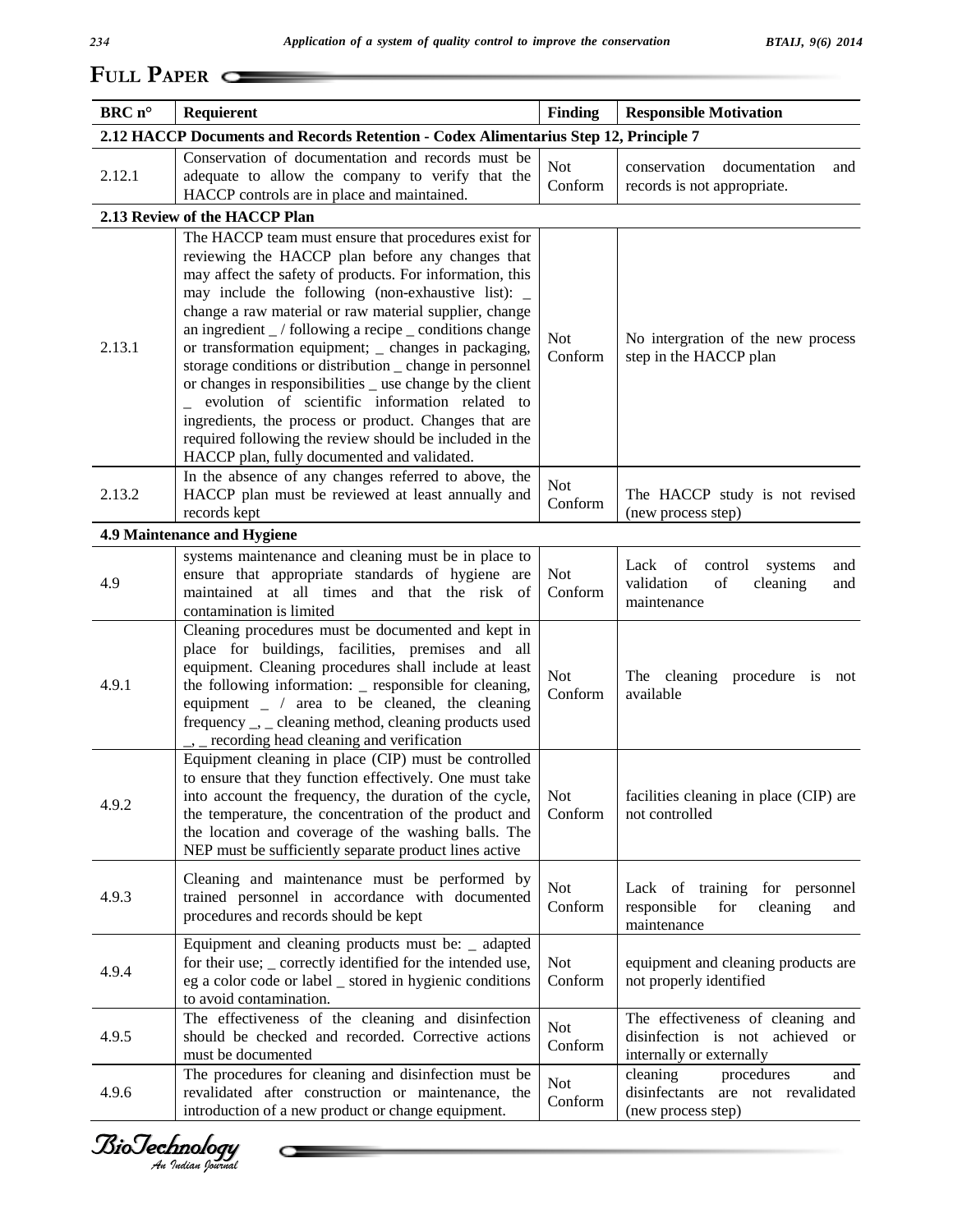| FULL PAPER |
|------------|
|------------|

|                    |                                                                                                                                                                                                                                                                                                                                                                                                                                                                         |                       | <b>FULL PAPER</b>                                                                |
|--------------------|-------------------------------------------------------------------------------------------------------------------------------------------------------------------------------------------------------------------------------------------------------------------------------------------------------------------------------------------------------------------------------------------------------------------------------------------------------------------------|-----------------------|----------------------------------------------------------------------------------|
| $BRCn^{\circ}$     | Requierent                                                                                                                                                                                                                                                                                                                                                                                                                                                              | <b>Finding</b>        | <b>Responsible Motivation</b>                                                    |
| <b>7 PERSONNEL</b> |                                                                                                                                                                                                                                                                                                                                                                                                                                                                         |                       |                                                                                  |
| 7.1                | The company<br>shall ensure that the personnel<br>performing work affecting safety, legality and quality<br>of the product is clearly competent to provide this<br>activity as a result of training, work experience or a<br>qualification                                                                                                                                                                                                                              | <b>Not</b><br>Conform | Lack of process of staff training                                                |
| 7.1.1              | All relevant staff, including temporary staff and sub-<br>contractors must receive adequate training before they<br>start work, and should be adequately supervised<br>throughout the duration of the work.                                                                                                                                                                                                                                                             | <b>Not</b><br>Conform | training on good hygiene practices<br>are not documented                         |
| 7.1.2              | Where staff are involved in activities related to Critical<br>Points (CCP), adequate training and monitoring<br>procedures must be documented in place.                                                                                                                                                                                                                                                                                                                 | <b>Not</b><br>Conform | copy of the HACCP plan is not<br>available in the CCP leaders critical<br>points |
| 7.1.3              | The company shall establish documented programs<br>covering training needs of staff. These programs should<br>at a minimum: _ identify the skills needed for specific<br>functions _ provide training or take other actions to<br>ensure that staff have the necessary skills _ examine<br>and audit the implementation and effectiveness of<br>training and competence of the trainer; _ consider the<br>appropriate language for the trainees during the<br>training. | <b>Not</b><br>Conform | Lack of training plan                                                            |
| 7.1.4              | A record of all training must be available. It shows a<br>minimum: the name of the _ intern and confirmation of<br>its participation; _ the date and duration of the training<br>_ the title of the training, and if necessary its contents _<br>trainer.                                                                                                                                                                                                               | <b>Not</b><br>Conform | The forms of training are not<br>available                                       |
| 7.1.5              | The company should periodically reassess the skills of<br>staff and provide, where appropriate, relevant training.<br>This can be in the form of a "booster shot" of coaching,<br>mentoring, or experience "on the ground".                                                                                                                                                                                                                                             | <b>Not</b><br>Conform | No evaluation of training                                                        |

### **Visa charge**

The appearance of these nonconformities, forcing the company to make a corrective action plan distributed  $(2)$ . in three categories which are: HACCP, Hygiene and Training showing the descriptions of non-conformities, corrective actions proposed deadlines executions, evidence of efficiency and implementing the date closing the non-compliance. Based on this vision, we notice that

there's a radical change in the HACCP hygiene and staff training that are visible and summarized in TABLE

The application of HACCP system in the production line of canned artichoke expresses the execution of the 12 steps above in the materials and methods that generate the basic seven principles of the system, which are:

*<i>BioTechnology*<br>An *Indian Journal* 

| logo        | <b>Proposed corrective Action Plan by the Establishment</b> |                                                                                                                  | <b>Version; 01</b><br>Implementation 01/01/2010                                    |                           |                  | <b>Code: PAC</b><br>Page $1/3$    |            |
|-------------|-------------------------------------------------------------|------------------------------------------------------------------------------------------------------------------|------------------------------------------------------------------------------------|---------------------------|------------------|-----------------------------------|------------|
| $N^{\circ}$ | Description of not<br><b>Item</b><br>conform                |                                                                                                                  | <b>Action (s) Corrective</b><br>(s) proposed (s)                                   |                           | <b>Timeframe</b> | Finding<br>efficient<br>execution | Date       |
| 2           | <b>HACCP</b>                                                | has<br>not<br>Company<br>established a system  <br>based on 7 HACCP<br>principles of Codex<br>Alimentarius HACCP | Implementation<br>HACCP based on the<br>principles<br><b>HACCP</b><br>Alimentarius | $\sigma$ f<br>of<br>Codex | 15 days          | Effective                         | 08/03/2010 |

**TABLE2**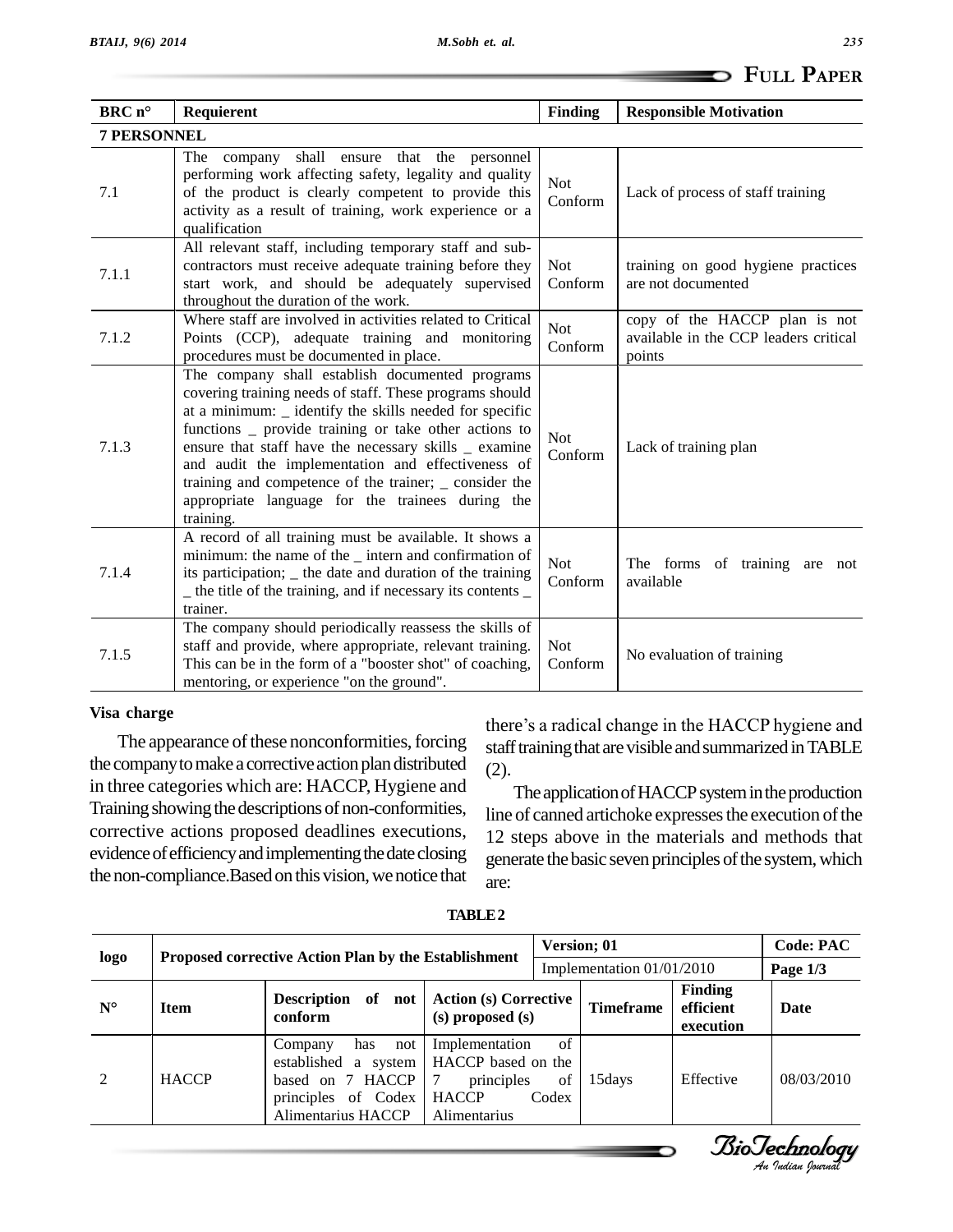| $N^{\circ}$ | <b>Item</b> | Description of not<br>conform                                                                                                                                           | <b>Action (s) Corrective</b><br>(s) proposed (s)                                                   | <b>Timeframe</b> | <b>Finding</b><br>efficient<br>execution | <b>Date</b> |
|-------------|-------------|-------------------------------------------------------------------------------------------------------------------------------------------------------------------------|----------------------------------------------------------------------------------------------------|------------------|------------------------------------------|-------------|
| 2.1.1       |             | The team members do<br>have<br>specific<br>not<br>knowledge<br>of<br>HACCP,<br>products,<br>processes and dangers<br>associated.                                        | Organization<br>of<br>training on HACCP,<br>products,<br>processes<br>and<br>dangers<br>associated | 15days           | Effective                                | 08/03/2010  |
| 2.1.2       |             | The HACCP team are<br>not a designated and<br>qualified<br>${\rm must}$<br>demonstrate<br>its<br>and<br>competence<br>experience<br>of<br>the<br><b>HACCP</b>           | Appointment<br>of<br>qualified manager to<br>control the HACCP                                     | 15days           | Effective                                | 08/03/2010  |
| 2.1.3       |             | Records are not kept                                                                                                                                                    | Developing<br>traceability<br>procedures                                                           | 15days           | Effective                                | 08/03/2010  |
| 2.1.4       |             | <b>HACCP</b><br>The<br>team<br>not have the<br>does<br>commitment of top<br>management                                                                                  | Develop<br>a<br>management<br>commitment                                                           | 15days           | Effective                                | 08/03/2010  |
| 2.2.1       |             | The frozen artichokes<br>description<br>is<br>not<br>detailed                                                                                                           | Elaboration<br>sheets<br>showing<br>the<br>description artichokes                                  | 15days           | Effective                                | 08/03/2010  |
| 2.2.2       |             | Sources<br>bibliographqiues<br>underlying<br>risk<br>analysis<br>are<br>not<br>documented                                                                               | Documentation<br>bibliographic source                                                              | 15days           | Effective                                | 08/03/2010  |
| 2.2.3       |             | The<br>description,<br>product specification<br>is not complete, and<br>not available for all<br>products                                                               | Developing<br>a<br>comprehensive<br>description<br>and<br>specification<br>for<br>artichokes       | 15jours          | Effective                                | 08/03/2010  |
| 2.3.1       |             | The intended use of<br>the product is not<br>described                                                                                                                  | Description<br>of<br>intended use of the<br>product                                                | 15jours          | Effective                                | 08/03/2010  |
| 2.4.1       |             | diagram<br>The flow<br>does not describe all<br>steps of the<br>the<br>process and product<br>groups. (A new step is<br>added<br>to<br>the<br>manufacturing<br>process) | Added new step in the<br>process flow diagram                                                      | 15jours          | Effective                                | 08/03/2010  |
| 2.5.1       |             | The diagram is not<br>checked (new process<br>step)                                                                                                                     | Verification<br>and<br>validation of process<br>flow diagram by the<br>HACCP team                  | 15jours          | Effective                                | 08/03/2010  |
| 2.6.1       |             | The risk allergens has<br>not been taken into<br>account<br>when<br>considering HACCP                                                                                   | risk<br>allergens<br>is<br>considered in<br>the<br><b>HACCP</b> study                              | 15jours          | Effective                                | 08/03/2010  |



 $\subset$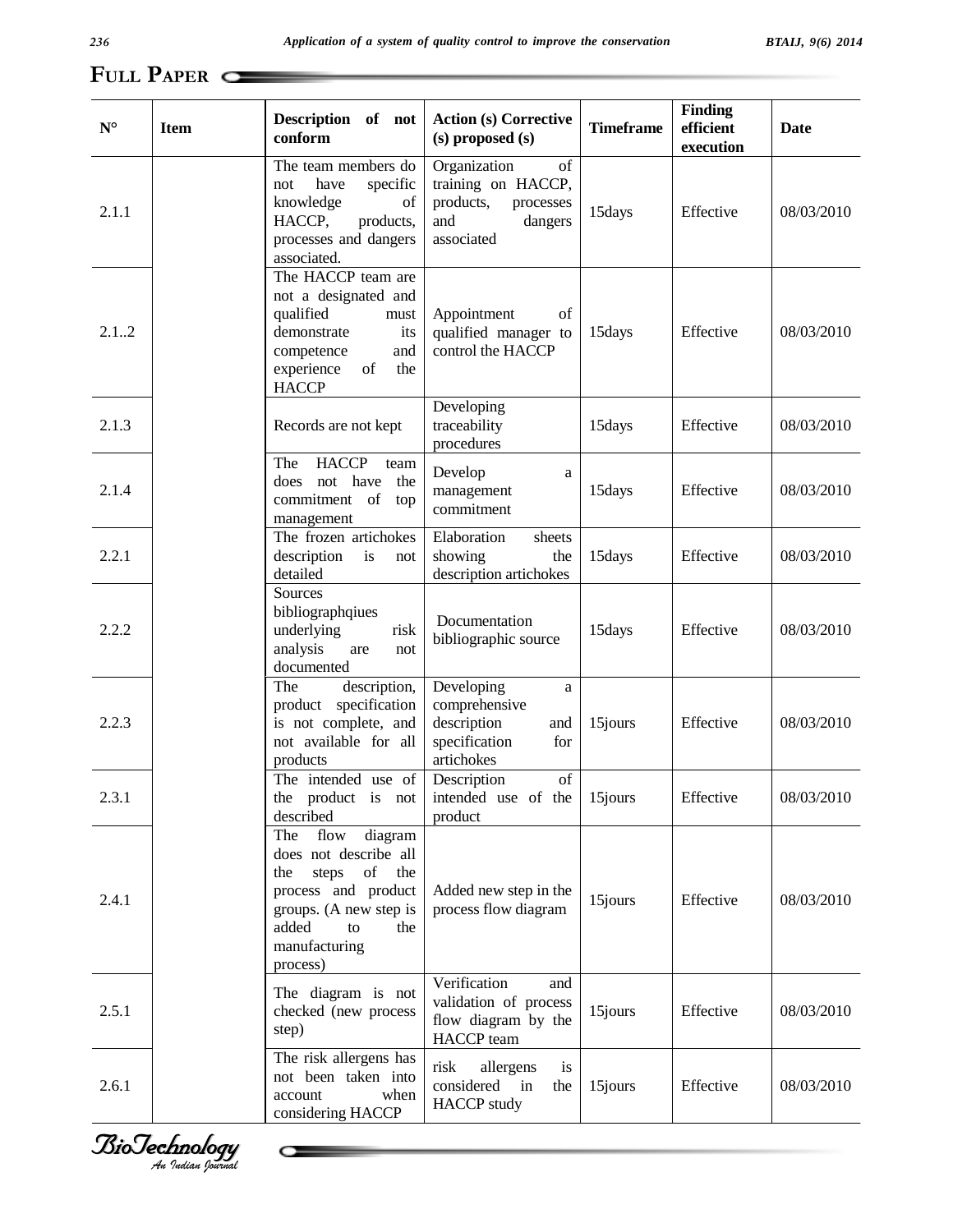| 237                      |  |
|--------------------------|--|
| $\Rightarrow$ Full Paper |  |

| $\mathbf{N}^{\mathrm{o}}$ | <b>Item</b>  | Description of not<br>conform                                                                                                                                                                                                                                                                                                                                                                                               | <b>Action (s) Corrective</b><br>$(s)$ proposed $(s)$                                                                                                                                 | <b>Timeframe</b> | <b>Finding</b><br>efficient<br>execution | <b>Date</b> |
|---------------------------|--------------|-----------------------------------------------------------------------------------------------------------------------------------------------------------------------------------------------------------------------------------------------------------------------------------------------------------------------------------------------------------------------------------------------------------------------------|--------------------------------------------------------------------------------------------------------------------------------------------------------------------------------------|------------------|------------------------------------------|-------------|
| 2.6.2                     |              | The HACCP study is<br>revised<br>(new<br>not<br>process step)                                                                                                                                                                                                                                                                                                                                                               | The HACCP study is<br>reviewed                                                                                                                                                       | 15 jours         | Effective                                | 08/03/2010  |
| 2.6.3                     |              | HACCP justification<br>acceptable levels for<br>finished products is<br>not established<br>and<br>not documented for<br>each hazard.                                                                                                                                                                                                                                                                                        | Development<br>of<br>procedures showing<br>acceptable levels for<br>each hazard                                                                                                      | 15 jours         | Effective                                | 08/03/2010  |
| 2.7.1                     |              | reviewed<br>for<br>Not<br>danges which requires<br>a mastery                                                                                                                                                                                                                                                                                                                                                                | Developing reviewed<br>for hazards requires a<br>mastery Effective                                                                                                                   | 15 jours         | Effective                                | 08/03/2010  |
| 2.8.1                     |              | The limits ctritques<br>not defined for 5 CCP                                                                                                                                                                                                                                                                                                                                                                               | Set critical limits for<br>5 CCP                                                                                                                                                     | 16 jours         | Effective                                | 09/03/2010  |
| 2.8.2                     |              | The HACCP study is<br>not revised (new stage<br>process)The<br>limit<br>values set are not<br>measurable                                                                                                                                                                                                                                                                                                                    | The values of the<br>limits<br>established<br>should be measurable                                                                                                                   | 16 jours         | Efficace                                 | 09/03/2010  |
| 2.8.3                     |              | Lack HACCP team<br>meetings                                                                                                                                                                                                                                                                                                                                                                                                 | Planifiers<br>and<br>document<br><b>HACCP</b><br>team Runions                                                                                                                        | 16 jours         | Efficace                                 | 09/03/2010  |
| 2.9.1                     | <b>HACCP</b> | The HACCP study is<br>revuée<br>(new<br>not<br>process step) adequate<br>management measures<br>are established for<br>each CCP. But for the<br>monitoring<br>step<br>storage room CCP5B<br>negative: cold rooms<br>are equipped with an<br>alarm control $T \circ C$ ,<br>by against the<br>objectives<br>and<br>importance alarm is<br>not mentioned in the<br>table the survillence<br>and verification of<br><b>CCP</b> | mention<br>the<br>objectives<br>and<br>importance<br><sub>of</sub><br>the<br>alarm in the<br>table<br>watched,<br>nce<br>and<br>verification of CCP                                  | 16 jours         | Effective                                | 09/03/2010  |
| 2.9.2                     |              | The<br>monitoring<br>system is not able to<br>detect loss of control<br>of the CCP                                                                                                                                                                                                                                                                                                                                          | Development<br>of<br>monitoring<br>systems<br>that are able to test<br>the loss of control                                                                                           | 16 jours         | Effective                                | 09/03/2010  |
| 2.9.3                     |              | The records related to<br>monitoring CCPs are<br>not signed by the<br>person responsible for<br>monitoring and not<br>verified<br>by<br>an<br>authorized person                                                                                                                                                                                                                                                             | records<br>associated<br>with<br>monitoring<br>CCPs must be signed<br>the<br>by<br>person<br>responsible<br>for<br>monitoring and<br>are<br>checked<br>by<br>an<br>authorized person | 16 jours         | Effective                                | 09/03/2010  |

*<i>BioTechnology*<br>Au *Indian Journal* 

--

∍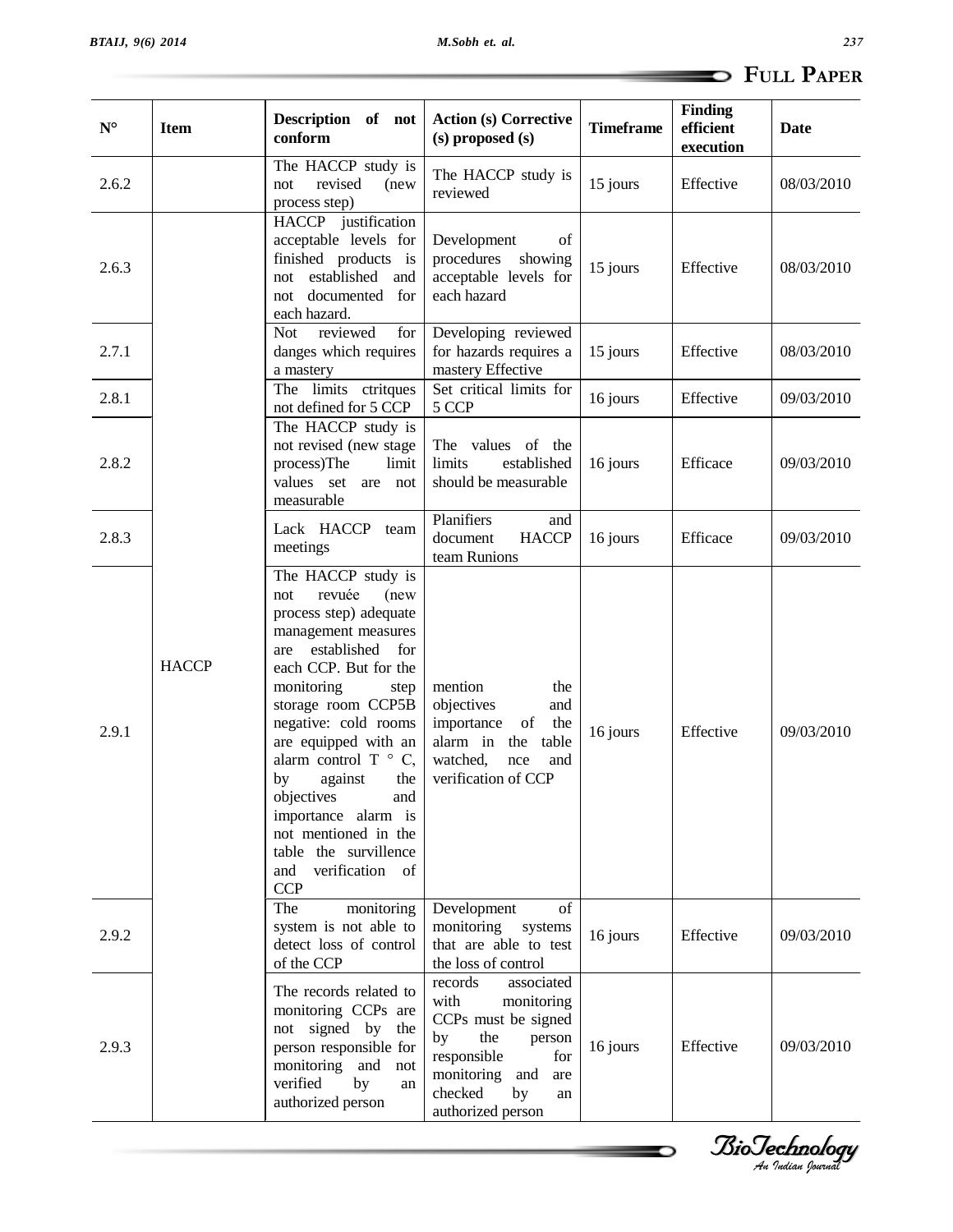| $N^{\circ}$ | <b>Item</b>    | Description of not<br>conform                                                                                   | <b>Action (s) Corrective</b><br>(s) proposed (s)                                                                        | <b>Timeframe</b> | <b>Finding</b><br>efficient<br>execution | Date       |
|-------------|----------------|-----------------------------------------------------------------------------------------------------------------|-------------------------------------------------------------------------------------------------------------------------|------------------|------------------------------------------|------------|
| 2.10.1      |                | No designations<br>of<br>persons affected<br>by<br>the measures to<br>be<br>implemented for non-<br>compliance  | designations<br>of<br>persons affected by<br>the measures to<br>be<br>implemented for 16<br>days nonconformities        | 16 jours         | Effective                                | 09/03/2010 |
| 2.10.2      |                | of<br>absence<br>documented<br>procedures<br>for<br>the<br>of<br>proper handling<br>potentially hazardous       | procedure<br>documented<br>for<br>Development<br>of<br>appropriate treatment<br>potentially<br>of<br>dangerous products | 16 jours         | Effective                                | 09/03/2010 |
| 2.11.1      |                | Lack of internal audits                                                                                         | Preparation<br>and<br>implementation<br>of<br>internal<br>audit<br>procedure                                            | 16 jours         | Effective                                | 09/03/2010 |
| 2.11.2      |                | between<br>Meetings<br><b>HACCP HACCP team</b><br>are not documented                                            | Documentation<br>of<br>meetings between the<br>HACCP team                                                               | 16 jours         | Effective                                | 09/03/2010 |
| 2.12.1      | <b>HACCP</b>   | Conservation<br>of<br>documentation<br>and<br>records<br>is<br>not<br>appropriate                               | Developing procedure<br>Preparation<br>of<br>of<br>documents<br>and<br>records maitise                                  | 16 jours         | Effective                                | 09/03/2010 |
| 2.13.1      |                | No intergration of the<br>new process step in<br>the HACCP plan                                                 | integration of the new<br>process step in the<br>HACCP plan                                                             | 16 jours         | Effective                                | 09/03/2010 |
| 4.9         |                | Lack<br>of<br>control<br>systems and validation<br>of<br>cleaning<br>and<br>maintenance                         | Setting up a system of<br>control and validation<br>maintenance<br>and<br>hygiene Effective                             | 17 jours         | Effective                                | 10/03/2010 |
| 4.9.1       |                | The<br>cleaning<br>procedure<br>is<br>not<br>available                                                          | establish a cleaning<br>procedure                                                                                       | 17 jours         | Effective                                | 10/03/2010 |
| 4.9.2       |                | Equipment cleaning in<br>place (CIP) are not<br>controlled                                                      | CIP<br>be<br>must<br>sufficiently separate<br>product lines in<br>operation                                             | 17 jours         | Effective                                | 10/03/2010 |
| 4.9.3       | <b>HYGIENE</b> | Lack of training for<br>staff responsible for<br>cleaning<br>and<br>maintenance                                 | Organization<br>of<br>training<br>for<br>staff<br>responsible<br>for<br>cleaning<br>and<br>maintenance                  | 17 jours         | Effective                                | 10/03/2010 |
| 4.9.4       |                | Equipment<br>and<br>cleaning products are<br>not properly identified                                            | Identification<br>of<br>equipment<br>and<br>cleaning products                                                           | 17 jours         | Effective                                | 10/03/2010 |
| 4.9.5       |                | The effectiveness of<br>cleaning<br>and<br>disinfection<br>is<br>not<br>achieved or internally<br>or externally | Implementation<br>of<br>internal and external<br>analyzes to validate<br>the cleaning                                   | 17 jours         | Effective                                | 10/03/2010 |
| 4.9.6       |                | The procedures<br>for<br>cleaning<br>and<br>disinfection are not<br>revalidated<br>(new<br>process step)        | revalidated<br>the<br>procedure<br>for<br>cleaning<br>and<br>disinfection after each<br>modification process            | 17 jours         | Effective                                | 10/03/2010 |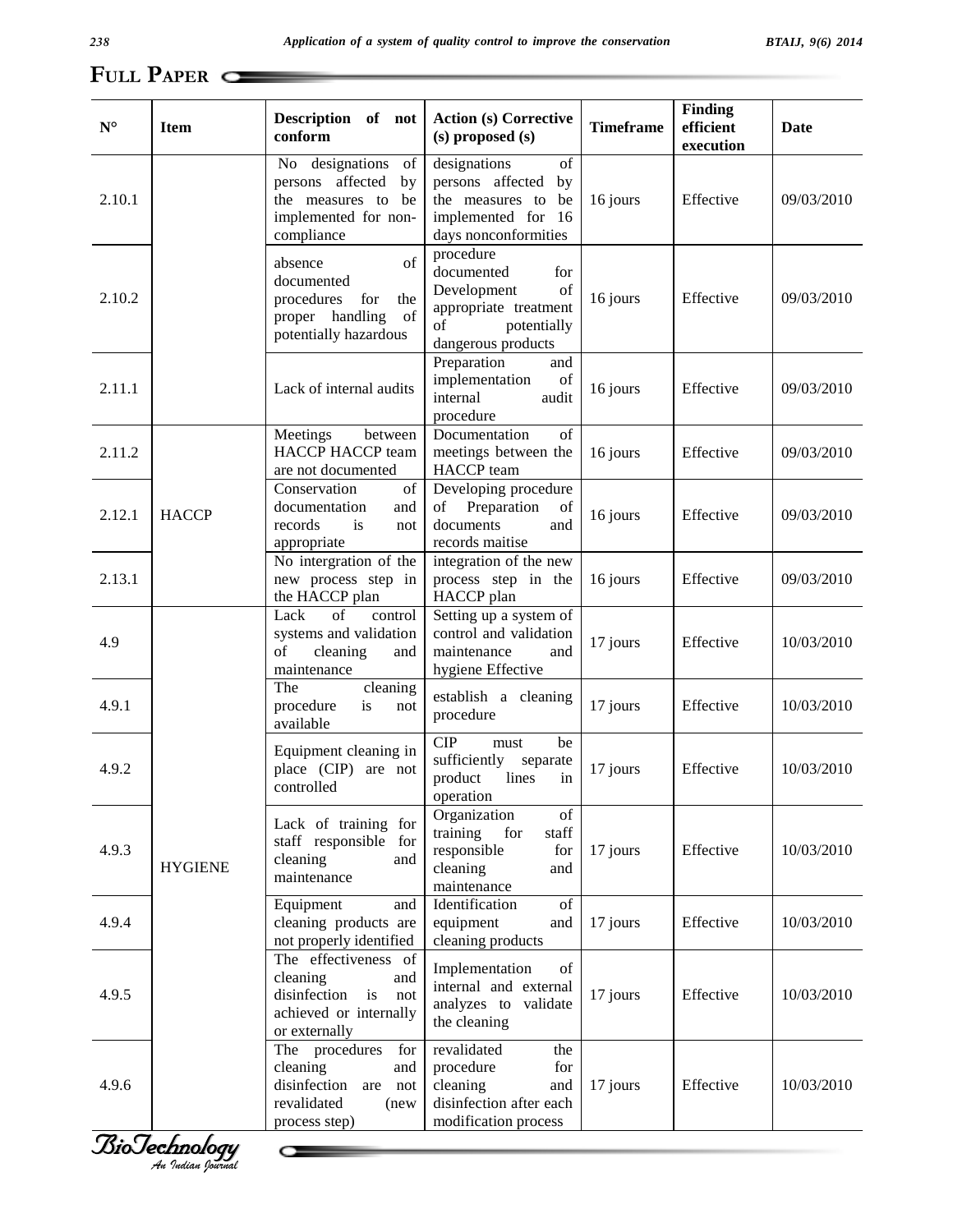| $N^{\circ}$ | <b>Item</b>      | <b>Description</b><br>of not<br>conform                                                | <b>Action (s) Corrective</b><br>$(s)$ proposed $(s)$                               | <b>Timeframe</b> | <b>Finding</b><br>efficient<br>execution | Date       |
|-------------|------------------|----------------------------------------------------------------------------------------|------------------------------------------------------------------------------------|------------------|------------------------------------------|------------|
| 7.1         | <b>FORMATION</b> | TRAINING<br>Lack of<br>staff<br>training<br>procedure                                  | Establish a procedure<br>for staff training                                        | 18 jours         | Effective                                | 11/03/2010 |
| 7.1.1       |                  | training<br>good<br>on<br>hygiene practices are<br>not documented                      | Document training on<br>hygiene<br>good<br>practices                               | 18 jours         | Effective                                | 11/03/2010 |
| 7.1.2       |                  | Copy of the HACCP<br>plan is not available in<br>critical<br><b>CCP</b><br>responsible | Put at the disposal of<br><b>CCP</b><br>responsible<br>copies of the HACCP<br>plan | 18 jours         | Effective                                | 11/03/2010 |
| 7.1.3       |                  | Lack of a training plan                                                                | training<br>Establish<br>a<br>plan                                                 | 18 jours         | Effective                                | 11/03/2010 |
| 7.1.4       |                  | The training records<br>are not available                                              | of<br>Availability<br>training records                                             | 18 jours         | Effective                                | 11/03/2010 |
| 7.1.5       |                  | of<br>No<br>evaluation<br>training                                                     | <b>Training Evaluation</b>                                                         | 18 jours         | Effective                                | 11/03/2010 |

- Principle 1: Hazard determinations.
- Principle 1: Hazard determinations.<br>• Principle 2: identification of critical points. • Principle 2: identification of critical points.<br>• Principle 3: adjustment of critical limits.
- 
- Principle 3: adjustment of critical limits.<br>• Principle 4: Adjustment of a surveillance system. • Principle 4: Adjustment of a surveillance system. lay<br>• Principle 5: Determination of corrective actions ma
- Principle 5: Determination of corrective actions<br>• Principle 6: Apply verification system.
- 
- Principle 7: creation of a documentary.

### **Product Description**

The bag should be canned artichoke duct sufficient information for staff involved in the next stage of the food chain of the product, stores and exposes the product for sale without risk. The product is described according to the Guide to Good Manufacturing Practice: artichoke heart pieces frozen, stored and distributed at temperatures  $<$ -18 °C. The intended use: Ready to be consumed after thawing.

Different batches of food should be easily identifiable by lot number to find the history of the product in case of need. Other revelations are also marked on the packaging of plastic bag such as date of manufacture, date of end consumption and the chemical formulation of the product. These data are essential for the consumer to check the product before use and be careful in how to use the product.

### **Diagrammanufacture**

The process flow diagram is developed in collaboration with the production manager, the quality manager and completed in the field by the existence of

qualified personnel (Figure 2). This flow diagram was developed by expressing the steps for adding each ingredient entering the product construction. All resulting layers are treated so ordered, upon receipt of the raw material, preparation, washing, freezing up the expedition, including all appropriate measures. Once the teamvalidates properlydiagram construction, it is unchangeable. If changes are made to the product formulation, preparation procedures or a manufacturing step, in this case must be evaluated a second time the HACCP plan based on these changes and create a new version.

The concrete investigation of potential dangers and recognized as risk analysis form the corresponding axes of the HACCP plan. Difficult dangers of the production line are of three types: chemical, biological and physical.

Chemical hazards are related to chemicals resulting environment during use pesticides that can not be managed by the company or for handling during the packaging process (oils and greases food machines revision, traces detergents...).

 $B_{\text{eff}}$  abiotically  $\mathcal{L}_{\text{eff}}$  $B_{\text{eff}}$  abiotic matrix  $\mathcal{L}$ Other chemical hazards are likelyabnormal heavy metals.

The control of these hazards can be done by chemical analyzes of water daily physicochemical and product.

Biological hazards are related to infections and development of bacteriatoxigenic which may be due to poor implementation of good hygiene practices and

*Indian Journal*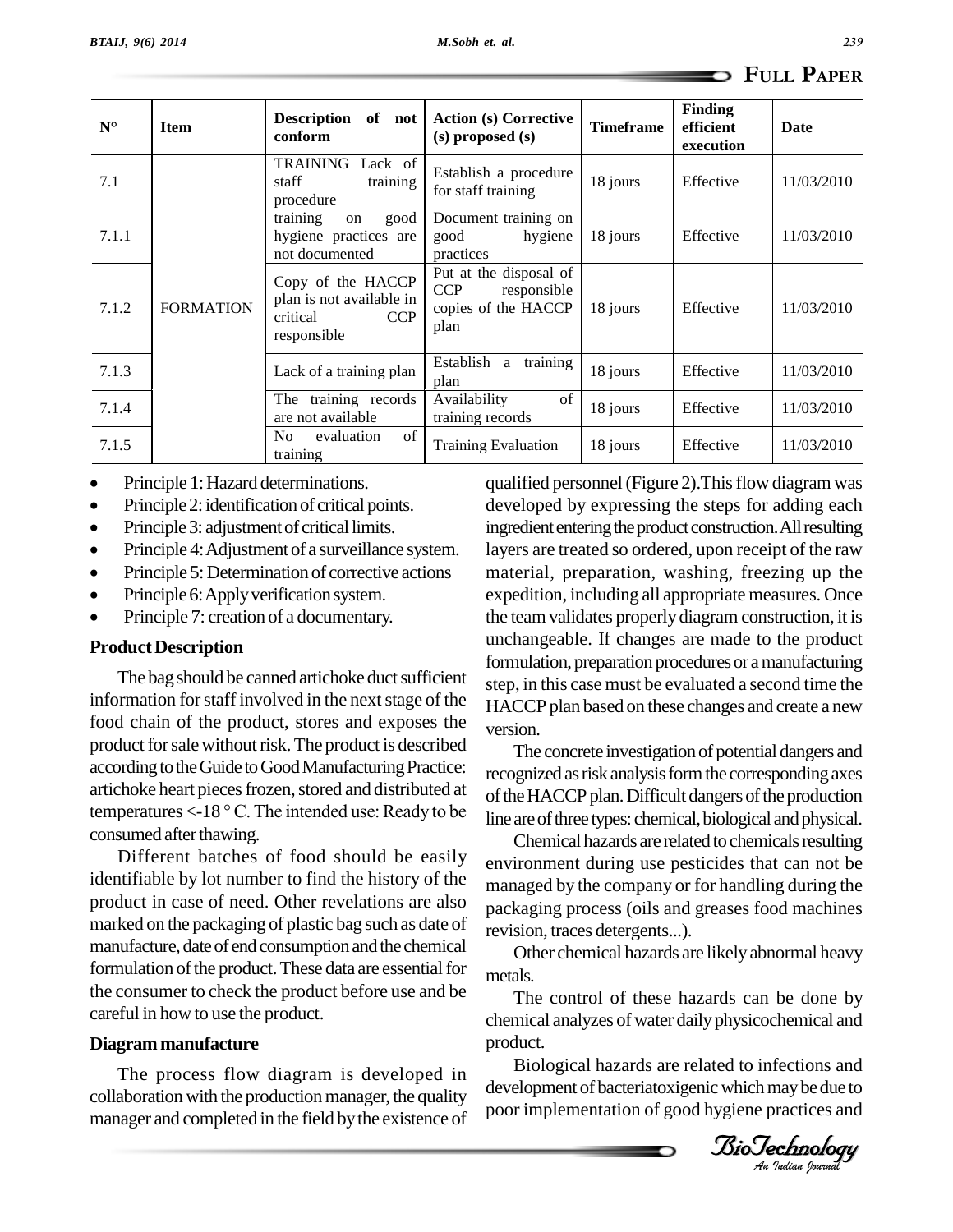### **P**APER **Q**

manufacturing, as well as a bad sector organization artichokes departure.Physical hazards are foreign bodies can penetrate during one of the stages of the production chain and remaining in the finished product. Foreign bodies can be nails, jewelry, pieces of glass, pieces of plastic. Staff should incur liability by thinking all the operations which are connected with an application of good hygiene practices.

The different stages of the process flow diagram (Figure 2), we got to raise 60 hazards, biohazards forming 45% of all dangers. Chemical hazards profit from the second location with 30%, while 25% are physical hazards.

### **Determination of PAC**

Honest determination of various CCP is based on a decision tree (Figure 1) in which the HACCP team asked questions and consistent characteristics to help raise the real CCP relative to a point that could be manipulated by the GMP or BPH.The CCPB type coincide biological development of pathogenic microorganisms in the production intervals.

The PAAB physical types are those related to a passage of a foreign body (stone, metal, plastic, glass, paper...) at the sorting stage<sup>[23]</sup>. Once we identify the  $\overline{C}$ risks, appropriate measures should be considered, that is to say, it is necessary to implement an operation, training of staff in a given approach vis opinion GMP or GHP or activity to control the significant hazard for it to be removed, removed or reduced to an acceptable level.<br>In the case of storing the product in negative

 $B = 5$  and is discrete proven the measures to ensure the state, or  $B = 5$  of  $S = 5$ *An*controlled operation: visual andmanual control during chamber and to avoid contamination of microorganisms, a temperature control must be conducted in a rigorous and continuous manner so that it remains lower than - $18 \degree$  C. For this alarm system is installed to warn any abnormal change in temperature and in the case of power failure a generator automatically starts to take reclure and is therefore preventive measures to ensure the safety using a suitable apparatus: refractometer, pH meter, thermometer calibrated correctly or following a wellcontrolled operation: visual and manual control during<br>triage, In general, the surveillance system is based on anality reduce disparities gain satisfaction from these four radical questions: Who? What? When? How?

And to verify and validate our system it carries out

internal audits, and microbiological and physicochemical analyzes.

A document must be recorded for each operation or activity which falls in the preparation and packaging of our product which shows evidence that the thresholds set are met, and it remains as proof whenever we seek the origin of a problem. It provided a product traceability and proof of product safety in cases of necessity and as a sign of the success of the HACCP planTo do this, we moved towards the preparation and implementation of a set of procedures for the activities of recall and traceability.And are recorded along another path that is electronic.

### **CONCLUSION**

With the application of HACCP steps Deuze which includes seven principles helped us raised various dangers that lie long chain manufacturing artichokes, and using decision tree is arrived CCP has identified five that do are:

CCP chemical step of receiving is due to the existence of traces of pesticides in the product due to misapplications of chemicals in the field.

CCP biological washing phase which maybe due to an overload of pathogenic microorganisms in the product after awashing ineffective

CCP biological rinsing step may be due to passage of microorganisms after a rinse ineffective.- CCP physical level metal detector that can be due to the transition metal objects result in malfunction of the unit.

CCP biological step of storing the finished product in the negative chamber which may be due to the following developments pathogenic microorganisms at temperatures ofFreezing or non-conforming to the disconnection of the power supply.For each CCP was established critical limits, established a system of monitoring, corrective actions for any deviations or lack of supervision, establish a system of checks to ensure compliance and evaluate our system and finally establish a retrieval system to trace the history of our product<br>and in case of necessity.<br>And that's how the company stinks improve product and in case of necessity.

quality, reduce disparities, gain satisfaction from these customers, gain other markets, and protect its brand image.